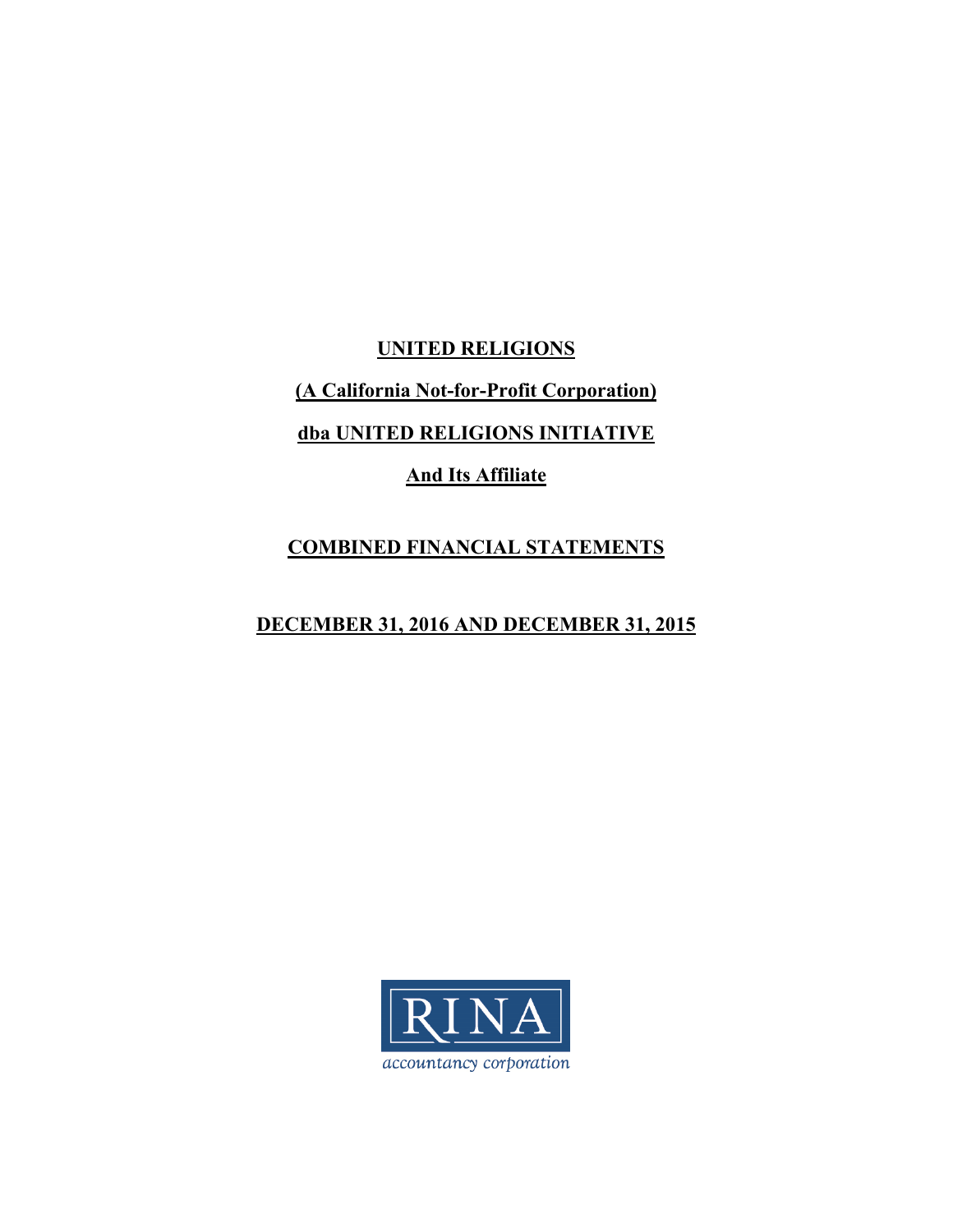## **TABLE OF CONTENTS DECEMBER 31, 2016 AND DECEMBER 31, 2015**

|                                                                         | Page(s)   |
|-------------------------------------------------------------------------|-----------|
| Independent auditors' report                                            | $2 - 3$   |
| Combined statements of financial position                               | 4         |
| Combined statements of activities                                       | $5 - 6$   |
| Combined statements of functional expenses                              | $7 - 8$   |
| Combined statements of cash flows                                       | 9         |
| Notes to combined financial statements                                  | $10 - 23$ |
| Supplementary information:<br>Combining statement of financial position | 25        |
| Combining statement of activities                                       | 26        |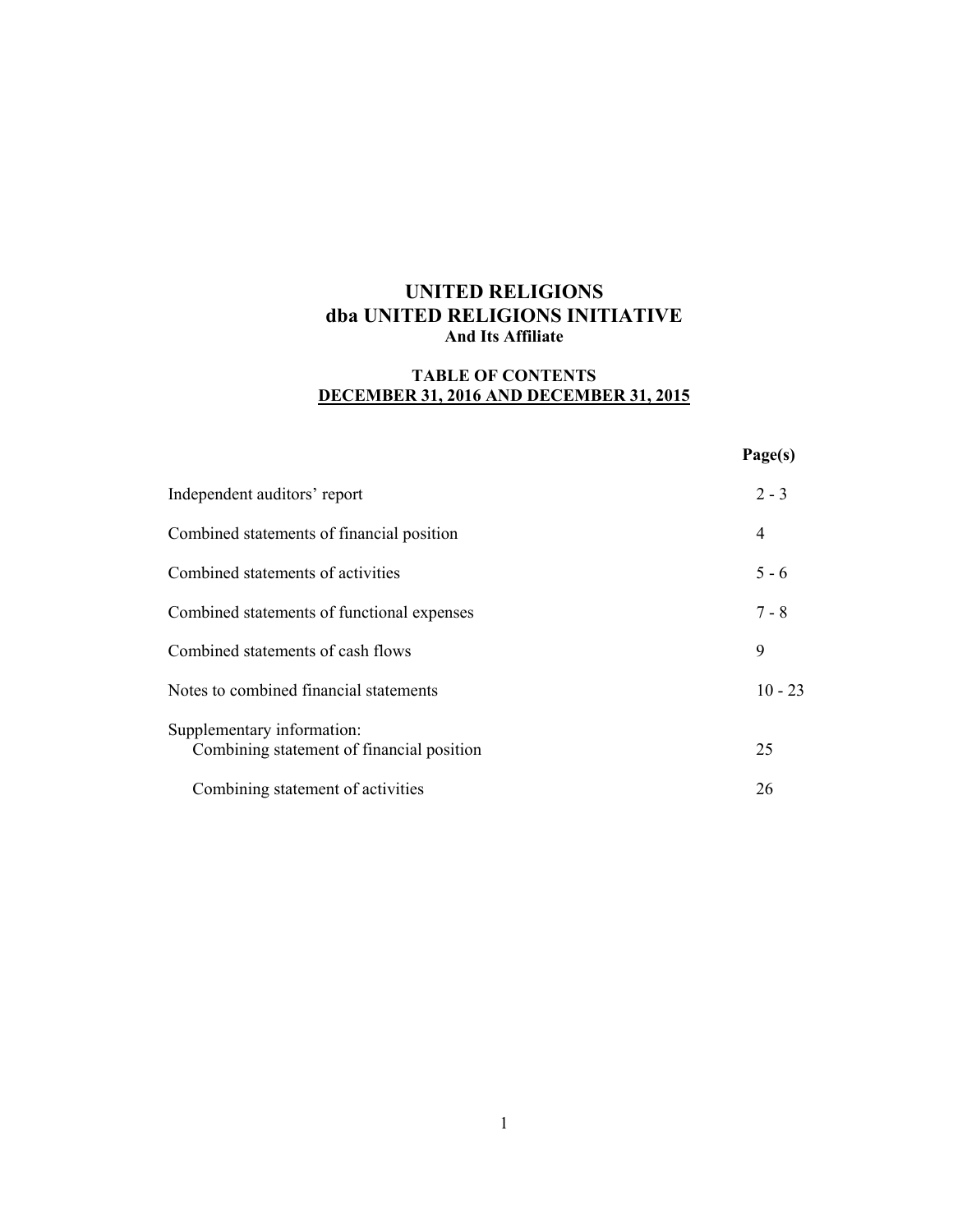

### **Independent Auditors' Report**

Global Council of United Religions (dba United Religions Initiative)

We have audited the accompanying combined financial statements of United Religions (dba United Religions Initiative) (a California not-for-profit organization) and Its Affiliate, which comprise the combined statements of financial position as of December 31, 2016 and December 31, 2015, and the related combined statements of activities, functional expenses and cash flows for the years then ended, and the related notes to the combined financial statements.

## **Management's Responsibility for the Financial Statements**

United Religions' management is responsible for the preparation and fair presentation of these combined financial statements in accordance with accounting principles generally accepted in the United States of America; this includes the design, implementation, and maintenance of internal control relevant to the preparation and fair presentation of combined financial statements that are free from material misstatement, whether due to fraud or error.

## **Auditors' Responsibility**

Our responsibility is to express an opinion on these combined financial statements based on our audits. We conducted our audit in accordance with auditing standards generally accepted in the United States of America. Those standards require that we plan and perform the audit to obtain reasonable assurance about whether the combined financial statements are free from material misstatement.

An audit involves performing procedures to obtain audit evidence about the amounts and disclosures in the combined financial statements. The procedures selected depend on the auditor's judgment, including the assessment of the risks of material misstatement of the combined financial statements, whether due to fraud or error. In making those risk assessments, the auditor considers internal control relevant to the entity's preparation and fair presentation of the combined financial statements in order to design audit procedures that are appropriate in the circumstances, but not for the purpose of expressing an opinion on the effectiveness of the entity's internal control. Accordingly, we express no such opinion. An audit also includes evaluating the appropriateness of accounting policies used and the reasonableness of significant accounting estimates made by management, as well as evaluating the overall presentation of the combined financial statements.

We believe that the audit evidence we have obtained is sufficient and appropriate to provide a basis for our audit opinion.

## **Opinion**

In our opinion, the combined financial statements referred to above present fairly, in all material respects, the financial position of United Religions as of December 31, 2016 and December 31, 2015 , and the changes in its net assets and its cash flows for the years then ended in accordance with accounting principles generally accepted in the United States of America.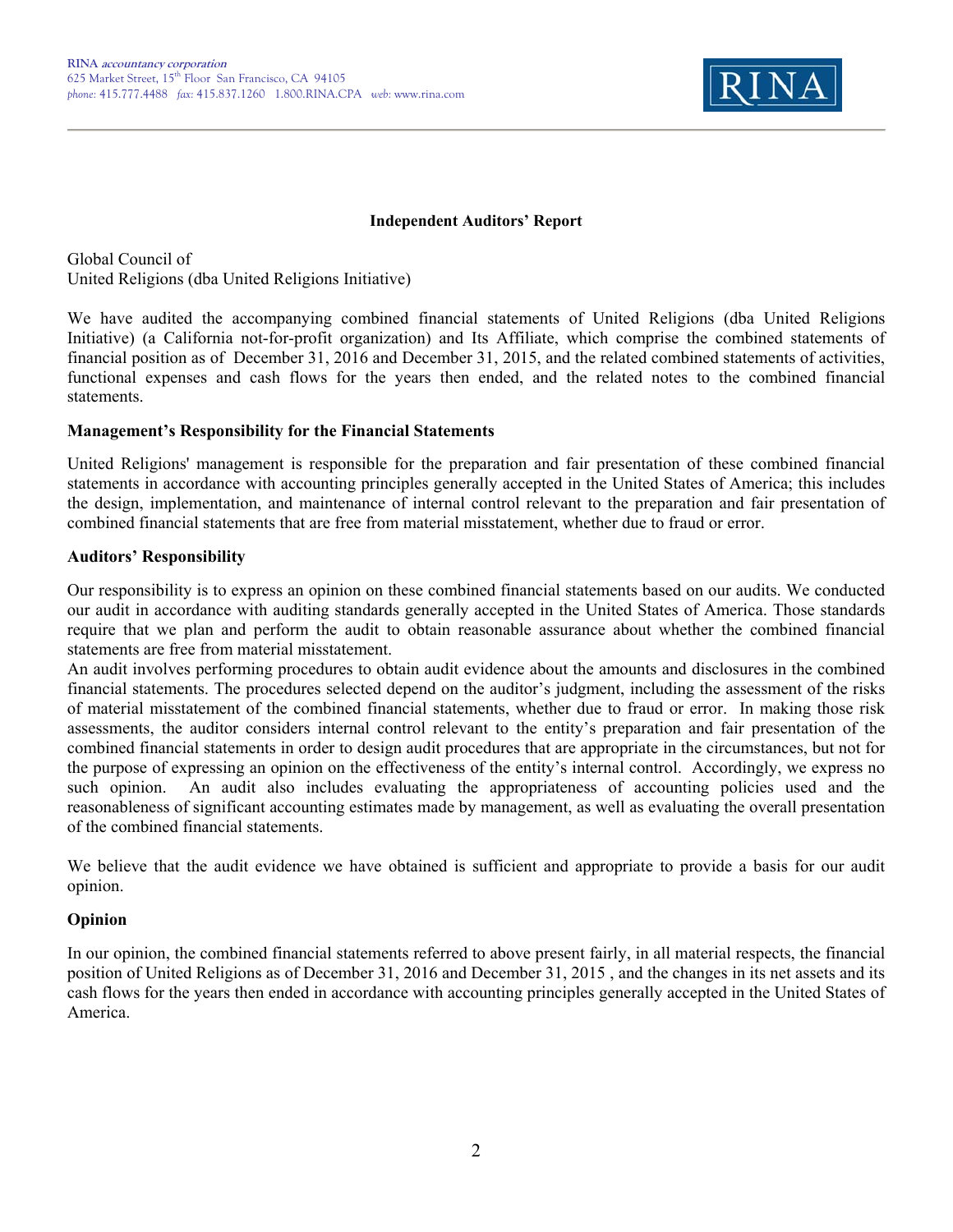#### **Report on Supplementary Information**

Our audit was conducted for the purpose of forming an opinion on the combined financial statements as a whole. The consolidating statement of financial position and consolidating statement of activities are presented for purposes of additional analysis and are not a required part of the financial statements. Such information is the responsibility of management and was derived from and relates directly to the underlying accounting and other records used to prepare the combined financial statements. The information has been subjected to the auditing procedures applied in the audit of the combined financial statements and certain additional procedures, including comparing and reconciling such information directly to the underlying accounting and other records used to prepare the combined financial statements or to the combined financial statements themselves, and other additional procedures in accordance with auditing standards generally accepted in the United States of America. In our opinion, the information is fairly stated in all material respects in relation to the combined financial statements as a whole.

RMA reconstance corporation

Certified Public Accountants

San Francisco, California July 31, 2017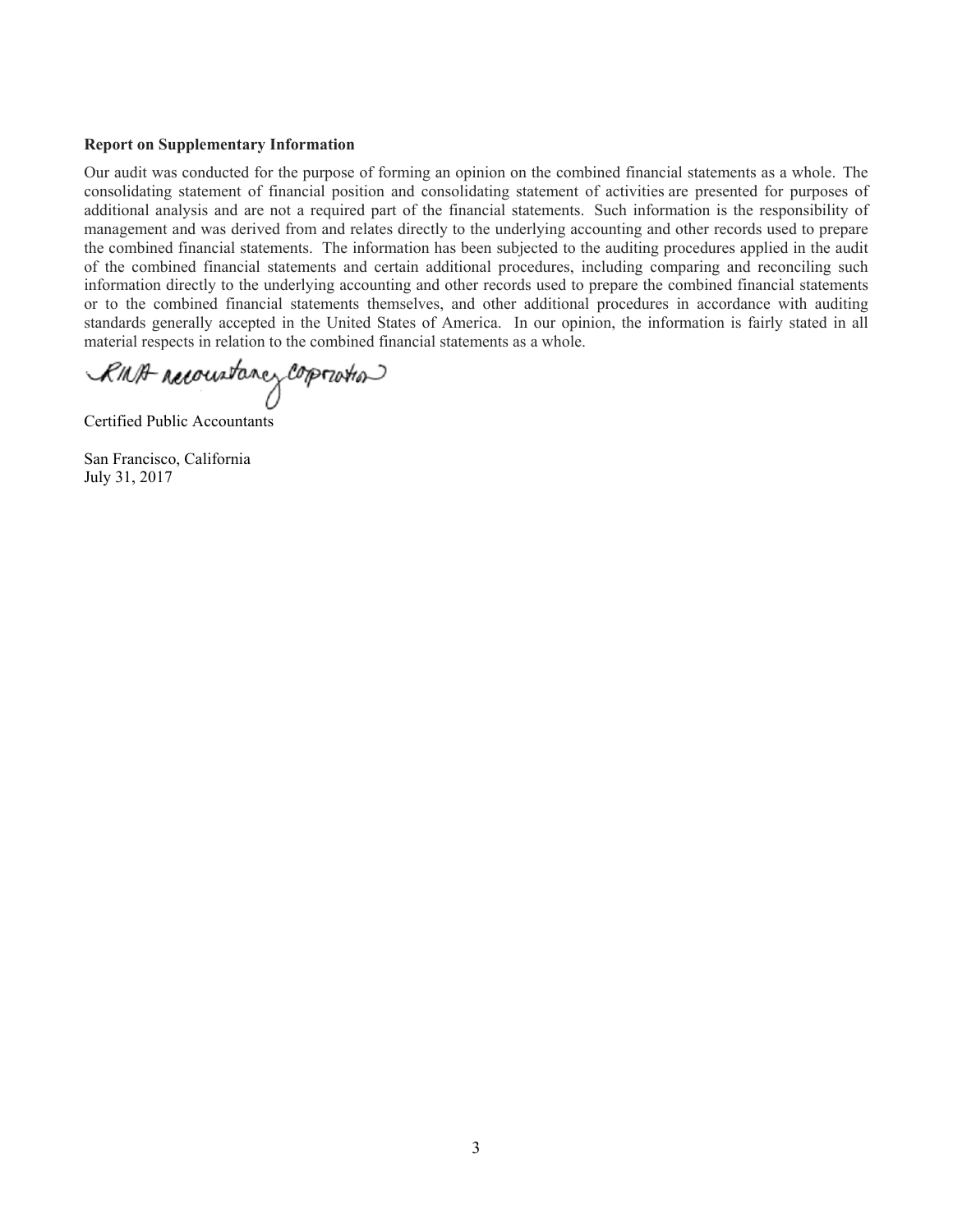## **COMBINED STATEMENT OF FINANCIAL POSTION**

| <b>ASSETS</b>                                 |                           | December 31, 2016 | December 31, 2015         |           |  |
|-----------------------------------------------|---------------------------|-------------------|---------------------------|-----------|--|
| <b>CURRENT:</b>                               |                           |                   |                           |           |  |
| Cash and cash equivalents                     | \$                        | 643,004           | \$                        | 1,868,772 |  |
| Investments                                   |                           | 2,227,436         |                           |           |  |
| Current portion of pledges receivable         |                           | 1,650,243         |                           | 1,119,168 |  |
| Other receivables                             |                           | 3,437             |                           | 10,822    |  |
| Prepaid expenses and other assets             |                           | 45,684            |                           | 39,170    |  |
| TOTAL CURRENT ASSETS                          |                           | 4,569,804         |                           | 3,037,932 |  |
| OTHER:                                        |                           |                   |                           |           |  |
| Investments restricted for long-term purposes |                           | 1,123,143         |                           | 2,524,362 |  |
| Pledges receivable                            |                           | 198,389           |                           | 1,225,913 |  |
| Equipment and improvements, net               |                           | 30,573            |                           | 31,284    |  |
| Intangible assets, net                        |                           | 157,721           |                           | 184,689   |  |
| Deposits                                      |                           | 17,094            |                           | 17,094    |  |
| <b>TOTAL ASSETS</b>                           | $\boldsymbol{\mathsf{S}}$ | 6,096,724         | $\boldsymbol{\mathsf{S}}$ | 7,021,274 |  |
| LIABILITIES AND NET ASSETS                    |                           |                   |                           |           |  |
| <b>CURRENT LIABILITIES:</b>                   |                           |                   |                           |           |  |
| Accounts payable                              | \$                        | 41,229            | \$                        | 34,711    |  |
| Accrued expenses                              |                           | 56,168            |                           | 76,358    |  |
| Deferred revenue                              |                           | 12,095            |                           | 5,000     |  |
| TOTAL LIABILITIES (ALL CURRENT)               |                           | 109,492           |                           | 116,069   |  |
| <b>NET ASSETS:</b>                            |                           |                   |                           |           |  |
| Unrestricted                                  |                           | 1,380,835         |                           | 2,403,278 |  |
| Temporarily restricted                        |                           | 4,356,397         |                           | 4,251,927 |  |
| Permanently restricted                        |                           | 250,000           |                           | 250,000   |  |
| <b>TOTAL NET ASSETS</b>                       |                           | 5,987,232         |                           | 6,905,205 |  |
| TOTAL LIABILITIES AND NET ASSETS              | \$                        | 6,096,724         | \$                        | 7,021,274 |  |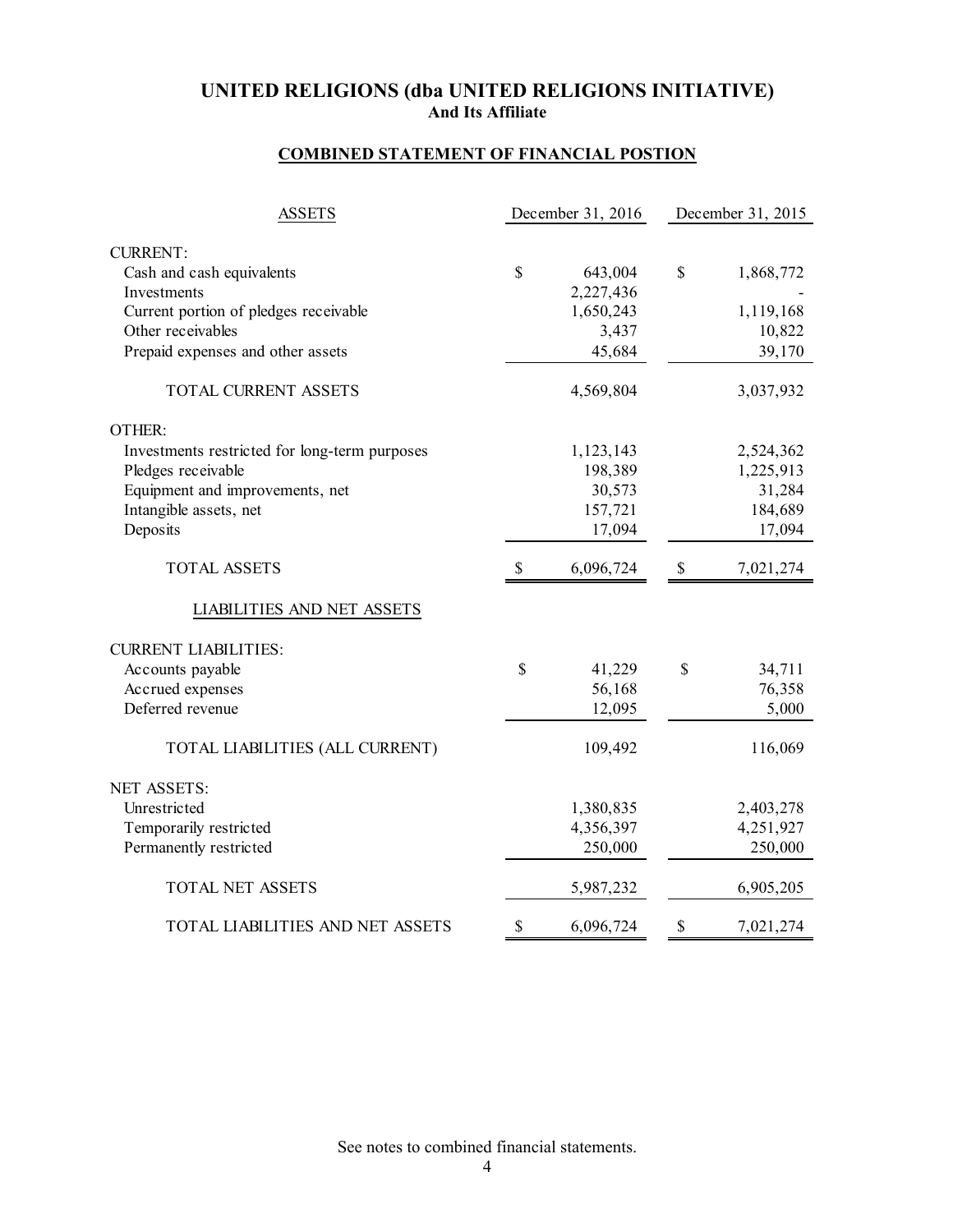## **COMBINED STATEMENT OF ACTIVITIES**

# **YEAR ENDED DECEMBER 31, 2016**

|                                                   | Unrestricted       |    | Temporarily<br>Restricted | Permanently<br>Restricted | Total              |
|---------------------------------------------------|--------------------|----|---------------------------|---------------------------|--------------------|
| SUPPORT AND OPERATING REVENUE:<br><b>SUPPORT:</b> |                    |    |                           |                           |                    |
| Grants and contributions                          | \$<br>462,988      | S  | 1,780,908                 | \$                        | \$<br>2,243,896    |
| In-kind contributions                             | 64,725             |    |                           |                           | 64,725             |
| Fundraising event, net                            | 140,331            |    |                           |                           | 140,331            |
| Net assets released from restrictions             | 1,775,219          |    | (1,775,219)               |                           |                    |
| <b>TOTAL SUPPORT</b>                              | 2,443,263          |    | 5,689                     |                           | 2,448,952          |
| <b>REVENUE:</b>                                   |                    |    |                           |                           |                    |
| Interest and dividends                            | 942                |    | 25,696                    |                           | 26,638             |
| Net realized and unrealized loss on investments   | (10, 381)          |    | 73,085                    |                           | 62,704             |
| Other income                                      | 897                |    |                           |                           | 897                |
| TOTAL REVENUE                                     | (8, 542)           |    | 98,781                    |                           | 90,239             |
| TOTAL SUPPORT AND OPERATING REVENUE               | 2,434,721          |    | 104,470                   |                           | 2,539,191          |
| <b>OPERATING EXPENSES:</b>                        |                    |    |                           |                           |                    |
| Program expenses:                                 |                    |    |                           |                           |                    |
| Global Community Development                      | 2,035,482          |    |                           |                           | 2,035,482          |
| Global Council                                    | 122,802            |    |                           |                           | 122,802            |
| Communications<br><b>Education and Outreach</b>   | 411,512            |    |                           |                           | 411,512            |
| Environment                                       | 114,187<br>105,375 |    |                           |                           | 114,187<br>105,375 |
| Peace Building                                    | 5,207              |    |                           |                           | 5,207              |
| Total program services                            | 2,794,564          |    |                           |                           | 2,794,564          |
| Supporting services:                              |                    |    |                           |                           |                    |
| Management and general                            | 286,540            |    |                           |                           | 286,540            |
| Fundraising                                       | 376,060            |    |                           |                           | 376,060            |
| Total supporting services                         | 662,600            |    |                           |                           | 662,600            |
| TOTAL OPERATING EXPENSES                          | 3,457,164          |    |                           |                           | 3,457,164          |
| <b>CHANGE IN NET ASSETS</b>                       | (1,022,443)        |    | 104,470                   |                           | (917, 973)         |
| NET ASSETS, beginning of year                     | 2,403,278          |    | 4,251,927                 | 250,000                   | 6,905,205          |
| NET ASSETS, end of year                           | \$<br>1,380,835    | \$ | 4,356,397                 | \$<br>250,000             | \$<br>5,987,232    |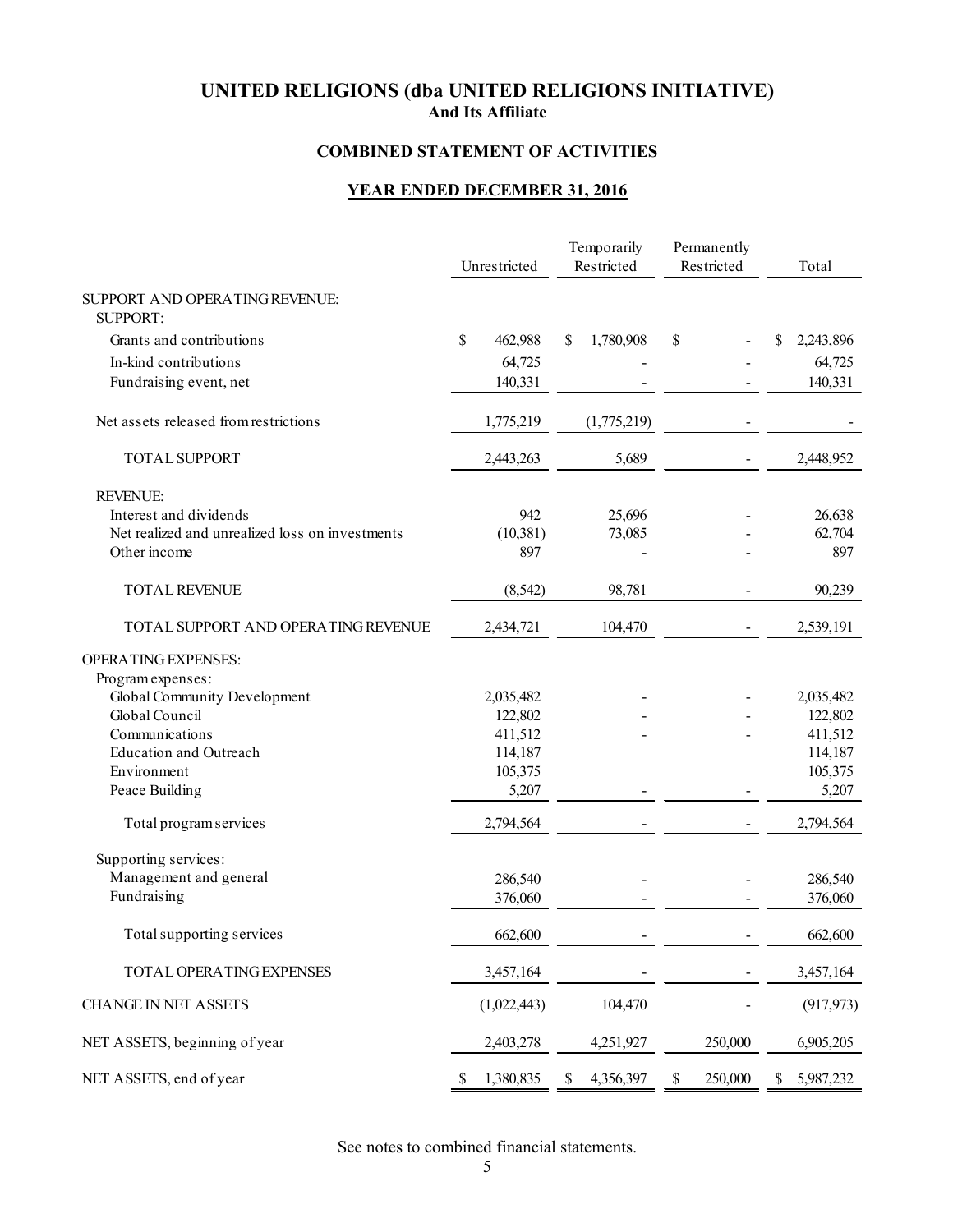## **COMBINED STATEMENT OF ACTIVITIES**

# **YEAR ENDED DECEMBER 31, 2015**

|                                                   | Unrestricted    |    | Temporarily<br>Restricted | Permanently<br>Restricted |    | Total      |
|---------------------------------------------------|-----------------|----|---------------------------|---------------------------|----|------------|
| SUPPORT AND OPERATING REVENUE:<br><b>SUPPORT:</b> |                 |    |                           |                           |    |            |
| Grants and contributions                          | \$<br>175,501   | S  | 2,673,768                 | \$                        | S  | 2,849,269  |
| In-kind contributions                             | 6,362           |    |                           |                           |    | 6,362      |
| Fundraising event, net                            | 117,453         |    |                           |                           |    | 117,453    |
| Net assets released from restrictions             | 1,921,539       |    | (1,921,539)               |                           |    |            |
| <b>TOTAL SUPPORT</b>                              | 2,220,855       |    | 752,229                   |                           |    | 2,973,084  |
| <b>REVENUE:</b>                                   |                 |    |                           |                           |    |            |
| Interest and dividends                            | 77,062          |    | 22,143                    |                           |    | 99,205     |
| Net realized and unrealized loss on investments   | (185, 939)      |    | (34, 617)                 |                           |    | (220, 556) |
| Other income                                      | 3,448           |    |                           |                           |    | 3,448      |
| <b>TOTAL REVENUE</b>                              | (105, 429)      |    | (12, 474)                 |                           |    | (117,903)  |
| TOTAL SUPPORT AND OPERATING REVENUE               | 2,115,426       |    | 739,755                   |                           |    | 2,855,181  |
| <b>OPERATING EXPENSES:</b>                        |                 |    |                           |                           |    |            |
| Program expenses:                                 |                 |    |                           |                           |    |            |
| Global Community Development                      | 1,802,393       |    |                           |                           |    | 1,802,393  |
| Global Council                                    | 268,774         |    |                           |                           |    | 268,774    |
| Communications                                    | 259,307         |    |                           |                           |    | 259,307    |
| Young leaders                                     | 1,995           |    |                           |                           |    | 1,995      |
| <b>Education and Outreach</b>                     | 134,369         |    |                           |                           |    | 134,369    |
| Environment                                       | 209,422         |    |                           |                           |    | 209,422    |
| Total program services                            | 2,676,260       |    |                           |                           |    | 2,676,260  |
| Supporting services:                              |                 |    |                           |                           |    |            |
| Management and general                            | 217,857         |    |                           |                           |    | 217,857    |
| Fundraising                                       | 299,037         |    |                           |                           |    | 299,037    |
| Total supporting services                         | 516,894         |    |                           |                           |    | 516,894    |
| TOTAL OPERATING EXPENSES                          | 3,193,154       |    |                           |                           |    | 3,193,154  |
| <b>CHANGE IN NET ASSETS</b>                       | (1,077,728)     |    | 739,755                   |                           |    | (337,973)  |
| NET ASSETS, beginning of year                     | 3,481,006       |    | 3,512,172                 | 250,000                   |    | 7,243,178  |
| NET ASSETS, end of year                           | \$<br>2,403,278 | \$ | 4,251,927                 | \$<br>250,000             | \$ | 6,905,205  |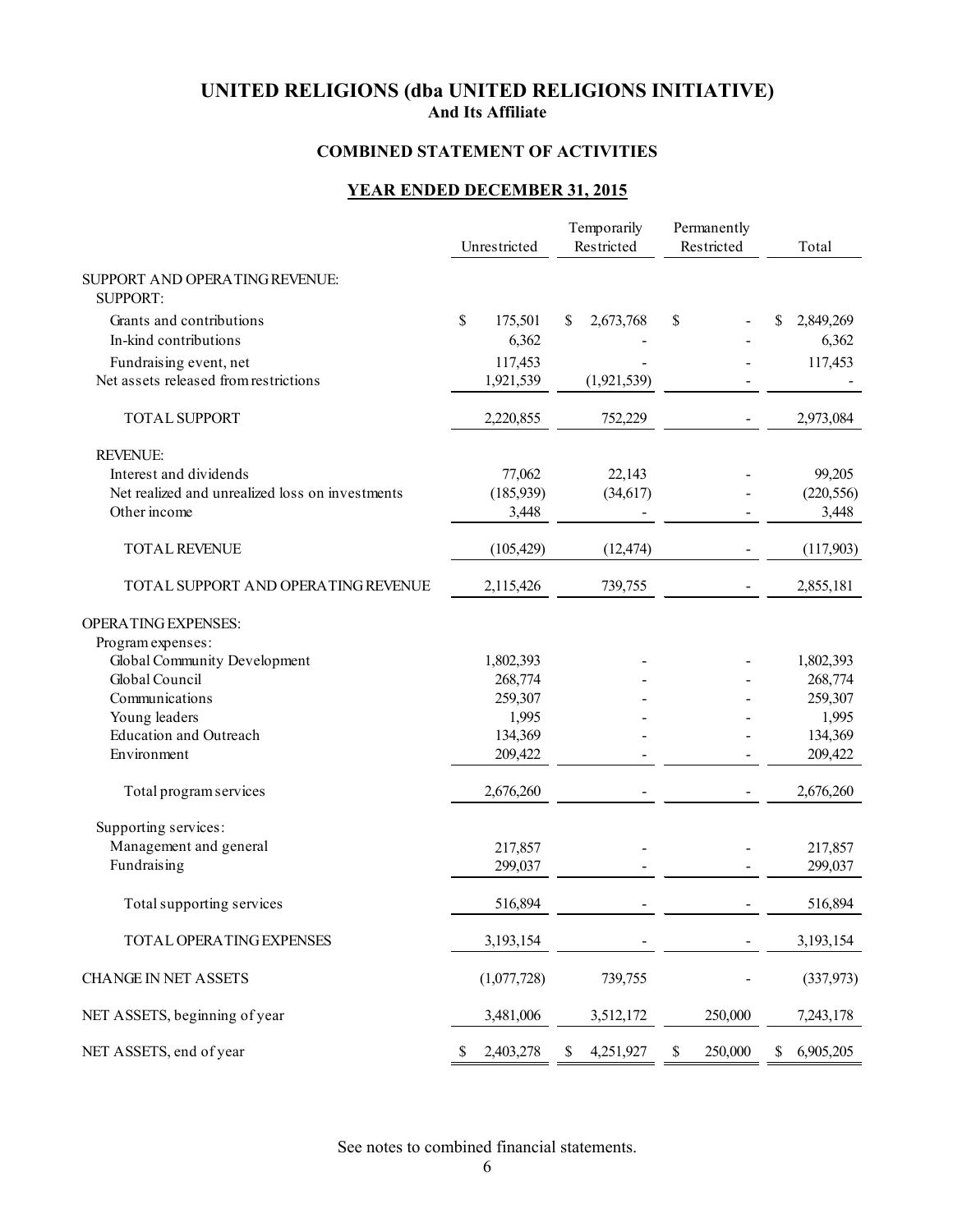#### **COMBINED STATEMENT OF FUNCTIONAL EXPENSES**

## **YEAR ENDED DECEMBER 31, 2016**

|                                  | Program Services |                                    |                          |               |                |              |                          |               |                | <b>Supportive Services</b> |                              |    |                          |               |             |
|----------------------------------|------------------|------------------------------------|--------------------------|---------------|----------------|--------------|--------------------------|---------------|----------------|----------------------------|------------------------------|----|--------------------------|---------------|-------------|
|                                  |                  | Global<br>Community<br>Development | Global<br>Council        |               | Communications |              | Education &<br>Outreach  | Environment   |                | Peace Building             | Total<br>Program<br>Services |    | Management &<br>General  | Fundraising   | Total       |
| Personnel:                       |                  |                                    |                          |               |                |              |                          |               |                |                            |                              |    |                          |               |             |
| <b>Salaries</b>                  | S.               | 697,464                            | <sup>\$</sup><br>41,821  | $\mathcal{S}$ | 242,810        | $\mathbb{S}$ | 73,013                   | <sup>\$</sup> |                | \$<br>3,110                | \$1,058,218                  | -S | 93,107                   | S.<br>230,170 | \$1,381,495 |
| Severance                        |                  |                                    |                          |               |                |              |                          |               |                |                            |                              |    | 14,726                   | 7,500         | 22,226      |
| Payroll taxes                    |                  | 47,638                             | 2,948                    |               | 17,496         |              | 5,124                    |               |                | 192                        | 73,399                       |    | 6,929                    | 17,012        | 97,339      |
| Employee benefits                |                  | 134,821                            | 9,352                    |               | 41,920         |              | 6,465                    |               |                | 760                        | 193,319                      |    | 20,580                   | 41,763        | 255,662     |
| Total personnel                  |                  | 879,923                            | 54,121                   |               | 302,227        |              | 84,602                   |               |                | 4,063                      | 1,324,936                    |    | 135,342                  | 296,444       | 1,756,722   |
| Grants                           |                  | 875,563                            |                          |               |                |              | 4,000                    |               |                |                            | 879,563                      |    |                          |               | 879,563     |
| Occupancy                        |                  | 88,538                             | 21,249                   |               | 14,166         |              | 12,395                   |               | 8,854          |                            | 145,202                      |    | 14,163                   | 17,708        | 177,072     |
| Depreciation                     |                  | $\blacksquare$                     |                          |               |                |              |                          |               |                |                            | ÷,                           |    | 77,113                   |               | 77,113      |
| Professional services            |                  | 7,816                              | 1,591                    |               | 23,344         |              | 928                      |               | 35,839         |                            | 69,518                       |    | 2,111                    | 5,408         | 77,038      |
| Legal fees                       |                  | 28,156                             | 6,757                    |               | 4,505          |              | 3,942                    |               | 2,816          |                            | 46,175                       |    | 12,919                   | 5,631         | 64,725      |
| Miscellaneous                    |                  | 29,331                             | 1,570                    |               | 6,218          |              | 1,570                    |               | 1,570          |                            | 40,260                       |    | 4,444                    | 6,704         | 51,408      |
| Other professional services      |                  | 5,773                              | 12,400                   |               | 768            |              | ÷,                       |               | 21,800         | $\sim$                     | 40,741                       |    | 625                      | 6,144         | 47,510      |
| Travel - Program                 |                  | 33,400                             | 1,763                    |               | $\sim$         |              | $\overline{\phantom{a}}$ |               | 5,577          | 948                        | 41,688                       |    |                          | $\sim$        | 41,688      |
| Travel - General                 |                  | 18,606                             | 5,018                    |               | 431            |              | $\overline{\phantom{a}}$ |               | 11,659         | 171                        | 35,886                       |    |                          |               | 35,886      |
| Meetings and Workshops, Training |                  | 10,737                             | 2,691                    |               | 2,532          |              |                          |               | 9,083          | $\overline{a}$             | 25,042                       |    | 2,617                    | 6,560         | 34,218      |
| Internet/Web                     |                  | 585                                | 140                      |               | 29,898         |              | 82                       |               | 201            | $\overline{\phantom{a}}$   | 30,907                       |    | 103                      | 596           | 31,606      |
| Printing & Copying               |                  | 5,931                              | 1,787                    |               | 14,209         |              | 471                      |               | 547            | $\sim$                     | 22,945                       |    | 712                      | 7,674         | 31,332      |
| Equipment Rental and Maintenance |                  | 11,600                             | 2,784                    |               | 2,805          |              | 1,624                    |               | 1,724          |                            | 20,537                       |    | 2,842                    | 2,320         | 25,699      |
| Accounting fees                  |                  | 12,750                             | 3,060                    |               | 2,040          |              | 1,785                    |               | 1,275          |                            | 20,910                       |    | 2,040                    | 2,550         | 25,500      |
| Telephone                        |                  | 10,763                             | 3,341                    |               | 821            |              | 736                      |               | 2,106          |                            | 17,767                       |    | 1,960                    | 1,193         | 20,919      |
| Payroll fees                     |                  | 9,419                              | 2,261                    |               | 1,507          |              | 1,319                    |               | 942            | $\overline{\phantom{a}}$   | 15,447                       |    | 1,507                    | 1,884         | 18,837      |
| Supplies                         |                  | 721                                | 360                      |               | 1,687          |              | 119                      |               | 331            |                            | 3,218                        |    | 13,144                   | 839           | 17,200      |
| <b>Bank</b> fees                 |                  | 486                                | 18                       |               |                |              |                          |               | $\overline{4}$ |                            | 509                          |    | 12,370                   |               | 12,878      |
| Insurance                        |                  | 5,273                              | 352                      |               | 1,720          |              | 615                      |               | 887            | 25                         | 8,873                        |    | 751                      | 2,034         | 11,658      |
| Postage and shipping             |                  | 111                                | 1,375                    |               | (35)           |              |                          |               | 159            | $\overline{\phantom{a}}$   | 1,610                        |    | 1,595                    | 5,352         | 8,557       |
| Software purchase & maintenance  |                  |                                    | $\sim$                   |               | 2,561          |              |                          |               |                |                            | 2,561                        |    |                          | 3,924         | 6,485       |
| Dues and subscriptions           |                  |                                    | 162                      |               | 106            |              |                          |               |                |                            | 269                          |    |                          | 1,601         | 1,869       |
| Events/Programs/COL              |                  |                                    | $\overline{\phantom{a}}$ |               |                |              |                          |               |                |                            |                              |    | $\overline{\phantom{a}}$ | 1,471         | 1,471       |
| Taxes, licenses and fees         |                  |                                    | $\overline{\phantom{a}}$ |               |                |              |                          |               |                |                            |                              |    | 185                      | 25            | 210         |
| Total other expenses             |                  | 1,155,559                          | 68,681                   |               | 109,285        |              | 29,586                   |               | 105,375        | 1,144                      | 1,469,628                    |    | 151,199                  | 79,615        | 1,700,442   |
| Total functional expenses        | S.               | 2,035,482                          | \$122,802                | -S            | 411,512        | $\mathbb{S}$ | 114,187                  | -S            | 105,375        | \$<br>5,207                | \$2,794,564                  | -S | 286,540                  | \$ 376,060    | \$3,457,164 |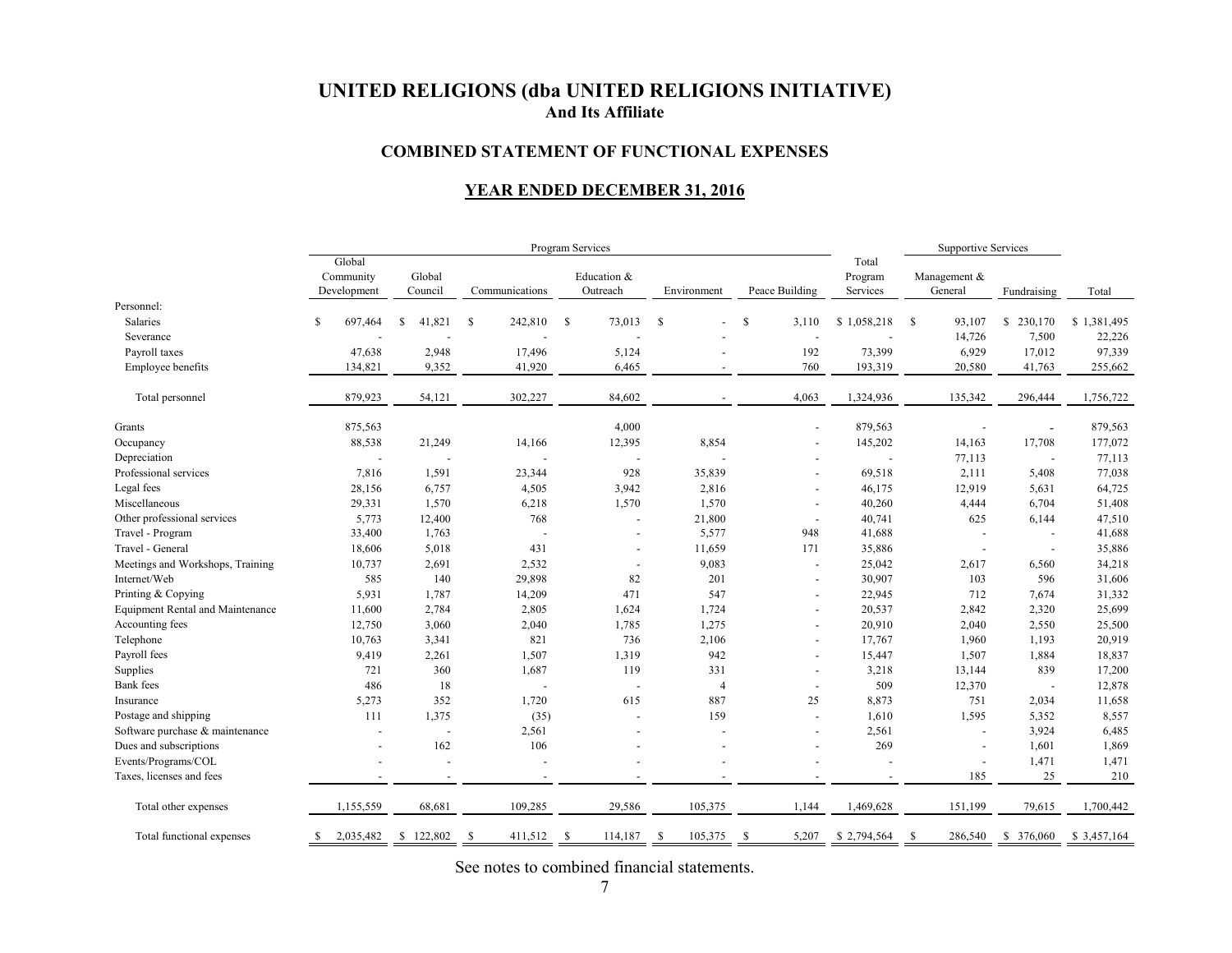#### **COMBINED STATEMENT OF FUNCTIONAL EXPENSES**

## **YEAR ENDED DECEMBER 31, 2015**

|                                 |                                    |                    | Program Services         |                          |                          | Supportive Services      |                              |                          |                |                 |
|---------------------------------|------------------------------------|--------------------|--------------------------|--------------------------|--------------------------|--------------------------|------------------------------|--------------------------|----------------|-----------------|
|                                 | Global<br>Community<br>Development | Global<br>Council  | Communications           | Young<br>Leaders         | Education<br>& Outreach  | Environment              | Total<br>Program<br>Services | M anagement<br>& General | Fundraising    | Total           |
| Personnel:                      |                                    |                    |                          |                          |                          |                          |                              |                          |                |                 |
| <b>Salaries</b>                 | 627,623                            | <b>S</b><br>68,654 | <sup>\$</sup><br>162,061 | \$<br>÷,                 | \$<br>88,291             | $\mathbf S$<br>42,552    | 989,181<br><sup>\$</sup>     | S<br>89,074              | \$<br>174,746  | \$<br>1,253,001 |
| Payroll taxes                   | 40,065                             | 4,601              | 11,595                   |                          | 5,833                    | 3,053                    | 65,147                       | 5,800                    | 12,124         | 83,071          |
| Employee benefits               | 114,261                            | 10,841             | 28,432                   |                          | 14,426                   | 6,088                    | 174,048                      | 16,510                   | 31,336         | 221,894         |
| Total personnel                 | 781,949                            | 84,096             | 202,088                  |                          | 108,550                  | 51,693                   | 1,228,376                    | 111,384                  | 218,206        | 1,557,966       |
| Grants                          | 786,387                            |                    |                          |                          |                          |                          | 786,387                      |                          |                | 786,387         |
| Occupancy                       | 85,061                             | 20,415             | 13,610                   |                          | 11,909                   | 8,506                    | 139,501                      | 13,610                   | 16,557         | 169,668         |
| Professional services           | 7,563                              | 7,391              | 16,681                   | $\overline{\phantom{a}}$ | 928                      | 79,199                   | 111,762                      | 1,338                    | 34,423         | 147,523         |
| Global conference               | 1,468                              | 124,865            |                          | $\overline{a}$           | $\overline{a}$           | 1,736                    | 128,069                      |                          | $\sim$         | 128,069         |
| Travel - General                | 30,331                             | 9,091              | $\sim$                   | 1,995                    | 5,174                    | 18,459                   | 65,050                       | 1,211                    | 157            | 66,418          |
| Workshops, training             | 6,563                              | 2,957              | 253                      | $\blacksquare$           | $\sim$                   | 25,650                   | 35,423                       | 4,656                    | 1,449          | 41,528          |
| M iscellaneous                  | 11,785                             | 1,541              | 899                      | $\overline{\phantom{a}}$ | 467                      | 11,118                   | 25,810                       | 9,545                    | 1,216          | 36,571          |
| Depreciation & amortization     |                                    |                    | L,                       |                          | $\overline{a}$           | $\overline{\phantom{a}}$ |                              | 34,160                   | $\sim$         | 34,160          |
| Telephone                       | 13,479                             | 7,145              | 1,224                    | $\overline{a}$           | 1,071                    | 2,944                    | 25,863                       | 2,462                    | 8,690          | 37,015          |
| Printing & copying              | 10,027                             | 527                | 9,723                    |                          | 283                      | 805                      | 21,365                       | 398                      | 1,638          | 23,401          |
| Accounting fees                 | 12,956                             | 3,110              | 2,073                    | $\overline{a}$           | 1,814                    | 1,296                    | 21,249                       | 2,073                    | 2,591          | 25,913          |
| Supplies                        | 5,372                              | 1,238              | 3,459                    | $\overline{a}$           | 395                      | 4,178                    | 14,642                       | 7,261                    | 3,278          | 25,181          |
| Equipment rental & maintenance  | 11,948                             | 2,867              | 1,911                    | $\overline{a}$           | 1,673                    | 1,195                    | 19,594                       | 2,109                    | 2,389          | 24,092          |
| Travel - Program                | 18,988                             | 590                | ÷,                       | $\overline{\phantom{a}}$ |                          | 23                       | 19,601                       | J.                       | ÷,             | 19,601          |
| Payroll fees                    | 8,973                              | 1,958              | 1,305                    |                          | 1,142                    |                          | 13,378                       | 1,305                    | 1,631          | 16,314          |
| <b>Bank</b> fees                |                                    | ÷,                 |                          | $\blacksquare$           | $\overline{\phantom{a}}$ | ÷,                       | $\overline{\phantom{a}}$     | 12,306                   | $\overline{a}$ | 12,306          |
| Insurance                       | 5,727                              | 567                | 1,648                    | $\overline{\phantom{a}}$ | 811                      | $\sim$                   | 8,753                        | 924                      | 1,626          | 11,303          |
| Postage & shipping              | 896                                | 221                | 80                       |                          | 70                       | 2,127                    | 3,394                        | 3,888                    | 1,083          | 8,365           |
| Legal fees                      |                                    |                    | ÷,                       |                          |                          |                          |                              | 6,361                    | ÷.             | 6,361           |
| Software purchase & maintenance | 726                                | $\sim$             | 1,914                    |                          | $\overline{a}$           |                          | 2,640                        | 174                      | 2,881          | 5,695           |
| Internet/web                    | 694                                | 170                | 2,235                    |                          | 82                       | $\overline{\phantom{a}}$ | 3,181                        | 94                       | 387            | 3,662           |
| Taxes, licenses & fees          |                                    | 25                 |                          |                          |                          | 460                      | 485                          | 1,770                    | 750            | 3,005           |
| SEED grants                     | 1,500                              |                    |                          |                          |                          |                          | 1,500                        |                          | ÷,             | 1,500           |
| Dues & subscriptions            |                                    |                    | 204                      |                          |                          | 33                       | 237                          | 828                      | 84             | 1,149           |
| Total other expenses            | 1,020,444                          | 184,678            | 57,219                   | 1,995                    | 25,819                   | 157,729                  | 1,447,884                    | 106,473                  | 80,831         | 1,635,188       |
| Total functional expenses       | \$1,802,393                        | 268,774<br>S.      | 259,307<br>-\$           | 1,995<br>S               | 134,369<br>S             | 209,422<br>-S            | \$2,676,260                  | 217,857<br>S             | 299,037<br>\$  | \$3,193,154     |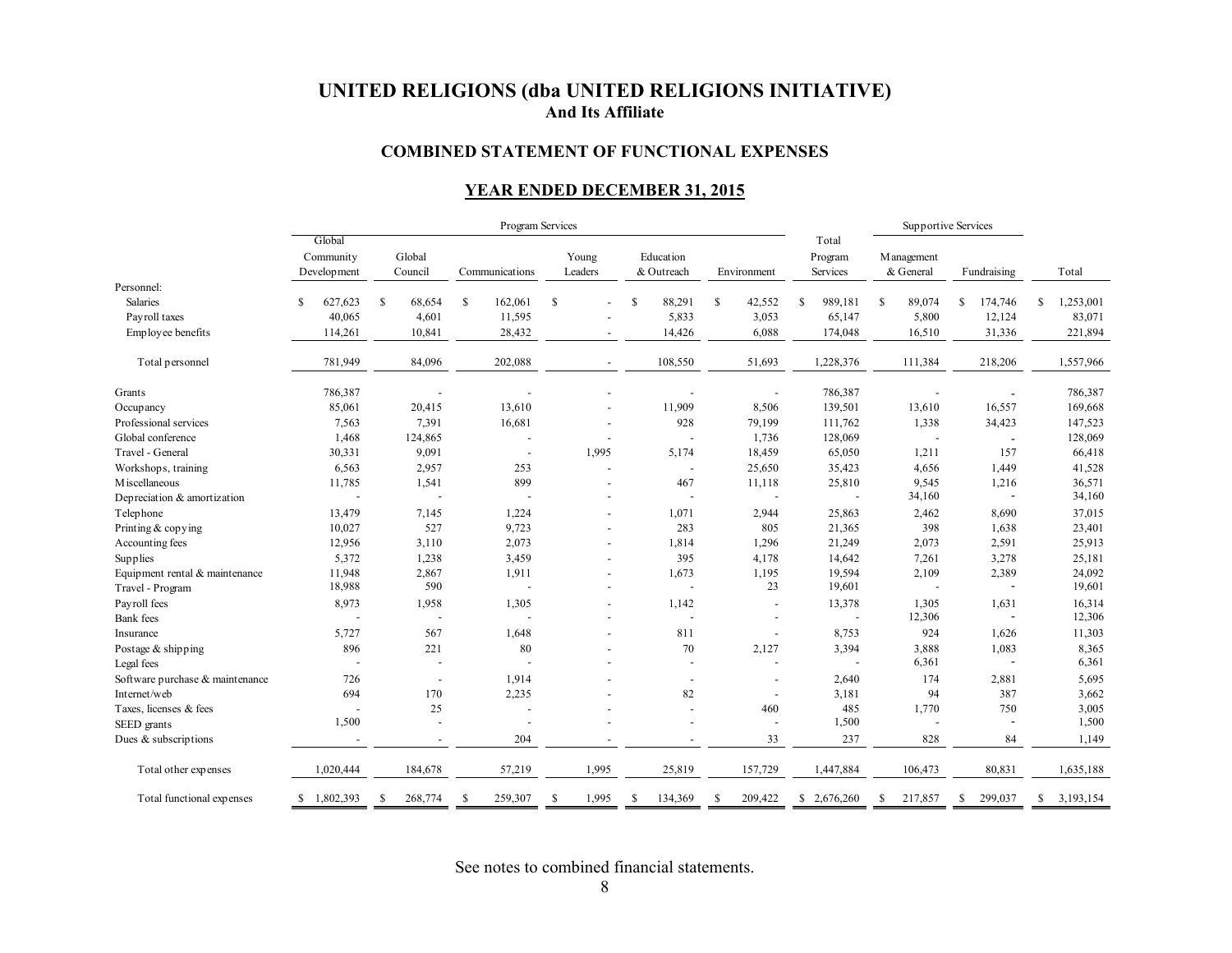# **COMBINED STATEMENT OF CASH FLOWS**

|                                                           | Year Ended        | Year Ended        |
|-----------------------------------------------------------|-------------------|-------------------|
|                                                           | December 31, 2016 | December 31, 2015 |
| CASH FLOWS FROM OPERATING ACTIVITIES:                     |                   |                   |
| Change in net assets                                      | \$<br>(917, 973)  | \$<br>(337,973)   |
| Adjustments to reconcile change in net assets to net cash |                   |                   |
| provided (used) by operating activities:                  |                   |                   |
| Depreciation and amortization                             | 77,113            | 34,160            |
| Net realized and unrealized (gains) loss on investments   | (62, 664)         | 220,556           |
| Donated stock                                             | (306, 786)        | (39, 297)         |
| Changes in operating assets and liabilities:              |                   |                   |
| Pledges receivable                                        | 496,449           | 601,966           |
| Other receivables                                         | 7,385             | (9, 598)          |
| Prepaid expenses and other assets                         | (6, 514)          | 14,009            |
| Deposits                                                  |                   | (3,195)           |
| Accounts payable and accrued expenses                     | (13, 672)         | 5,279             |
| Grant payable                                             |                   | (11,000)          |
| Deferred revenue                                          | 7,095             | (3,000)           |
| NET CASH PROVIDED (USED) BY OPERATING                     |                   |                   |
| <b>ACTIVITIES</b>                                         | (719, 567)        | 471,907           |
| CASH FLOWS FROM INVESTING ACTIVITIES:                     |                   |                   |
| Purchases of equipment                                    | (11,217)          | (3,654)           |
| Purchases of intangible asset                             | (38, 217)         | (195, 553)        |
| Purchases of securities                                   | (2,227,283)       |                   |
| Interest and dividends reinvested                         | (25, 848)         | (98, 976)         |
| Proceeds from sales of investments                        | 1,796,365         | 887,803           |
| NET CASH PROVIDED (USED) BY INVESTING                     |                   |                   |
| <b>ACTIVITIES</b>                                         | (506, 200)        | 589,620           |
| NET INCREASE (DECREASE) IN CASH AND CASH EQUIVALENTS      | (1,225,767)       | 1,061,527         |
| CASH AND CASH EQUIVALENTS, beginning of year              | 1,868,772         | 807,245           |
| CASH AND CASH EQUIVALENTS, end of year                    | \$<br>643,004     | \$<br>1,868,772   |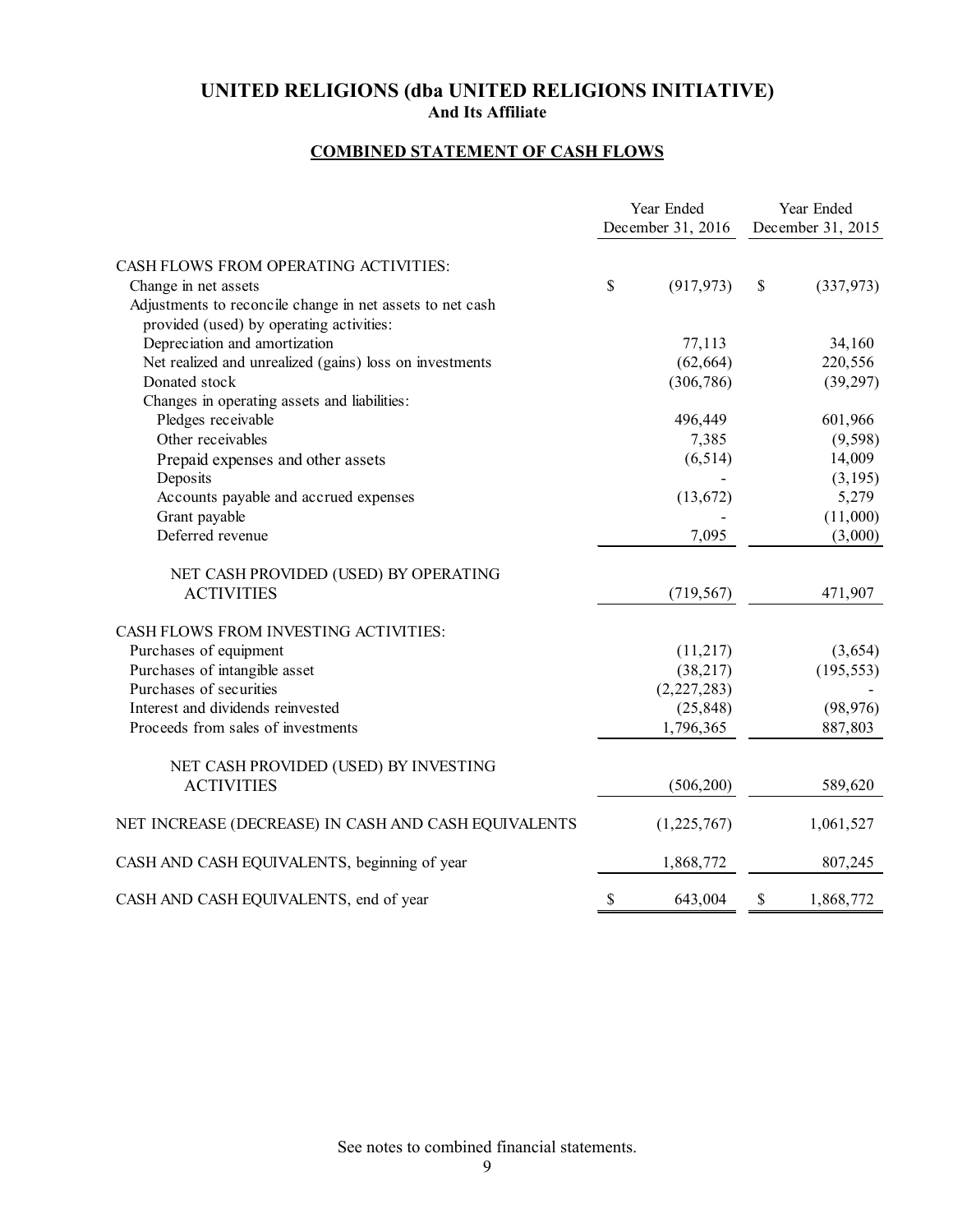### **NOTES TO COMBINED FINANCIAL STATEMENTS - DECEMBER 31, 2016 AND DECEMBER 31, 2015**

### **Note 1. DESCRIPTION OF ORGANIZATION AND NATURE OF ACTIVITIES:**

Founded in 2000, United Religions Initiative (URI) is a  $501(c)(3)$  international organization registered in the State of California. Its purpose is to promote enduring, daily interfaith cooperation by engaging people at the grassroots level to build bridges of understanding across religious and cultural differences and work together for the good of their communities and the world. We implement our mission by creating a vital transformative network that connects, enables, trains and amplifies the work of locally based groups. URI's network enables grassroots leaders to selforganize in accord with URI's purpose and principles, implement local initiatives, exchange inspiration, ideas and knowledge, and deepen mutual understanding and respect through strong interpersonal relationships. URI's network strengthens the capacity of member groups and organizations to engage in community actions that meet their most pressing needs, such as poverty, conflict resolution, environmental sustainability, education, women's empowerment, inter-religious dialogue and advocacy for human rights.

The United Religions Initiative Foundation is an independent  $501(c)(3)$  organization which was created by the URI's Global Council as a competent, trustworthy vehicle for investing and managing a major endowment dedicated to supporting URI's core activities around the world. The officers of the Foundation, whose members are approved by the Global Council, oversee URI investments and monitor endowment investment performance and the usage of funds by the URI organization; communicate regularly with the Global Council to receive its guidance and understand organizational needs as well as to inform and guide the Global Council about URI investments. URI Activities include:

**Global Network Development:** In 17 years, URI has grown from 83 founding member organizations, called Cooperation Circles (CCs), to more than 850 groups in 100 countries. Collectively, CCs have more than 600,000 members and touch the lives of 2.6 million people around the world. URI's unique global network of grassroots CCs calls forth locally initiated actions by self-supporting groups and organizations. CCs can be small groups organizing for the first time or well-established organizations. Every CC must have at least seven members, three of whom must be from a different religion, spiritual expression or indigenous tradition.

URI's organizational structure includes eight regions which are staffed by 17 regional coordinators who supervise regional staff, coordinate regional leadership teams that include trustees, and Cooperation Circle members. The primary work of the regional bases is to provide direct communication with and network support for CCs. Network benefits include: helping CCs build capacity, raising visibility for CC work, assisting CCs in creating partnerships, connecting with policy-makers, organizing local and regional gatherings and trainings, and seeding new CCs. CCs are inspired and sustained in their work by active participation in URI's vital network with other CCs with whom they generate connection, communication, co-mentoring and shared learning. URI's San Francisco global support office provides for accountability, training and consultation for regional coordinators, regional staffs and regional leadership teams. URI's global support office oversees the operations of the URI network, energizing the network by supporting regional leadership teams, creating a flow of quality information, maintaining a CC member database, managing finance, publicizing CC impact worldwide, engaging in fundraising, and providing focused resource support and training in areas such as conflict transformation, the environment, women's empowerment, and youth leadership. The Executive Director, Chair of the URI Global Council and URI's President, working on behalf of an elected 28-member Global Council of Trustees, lead the URI network and are supported by 16 global support staff based in San Francisco.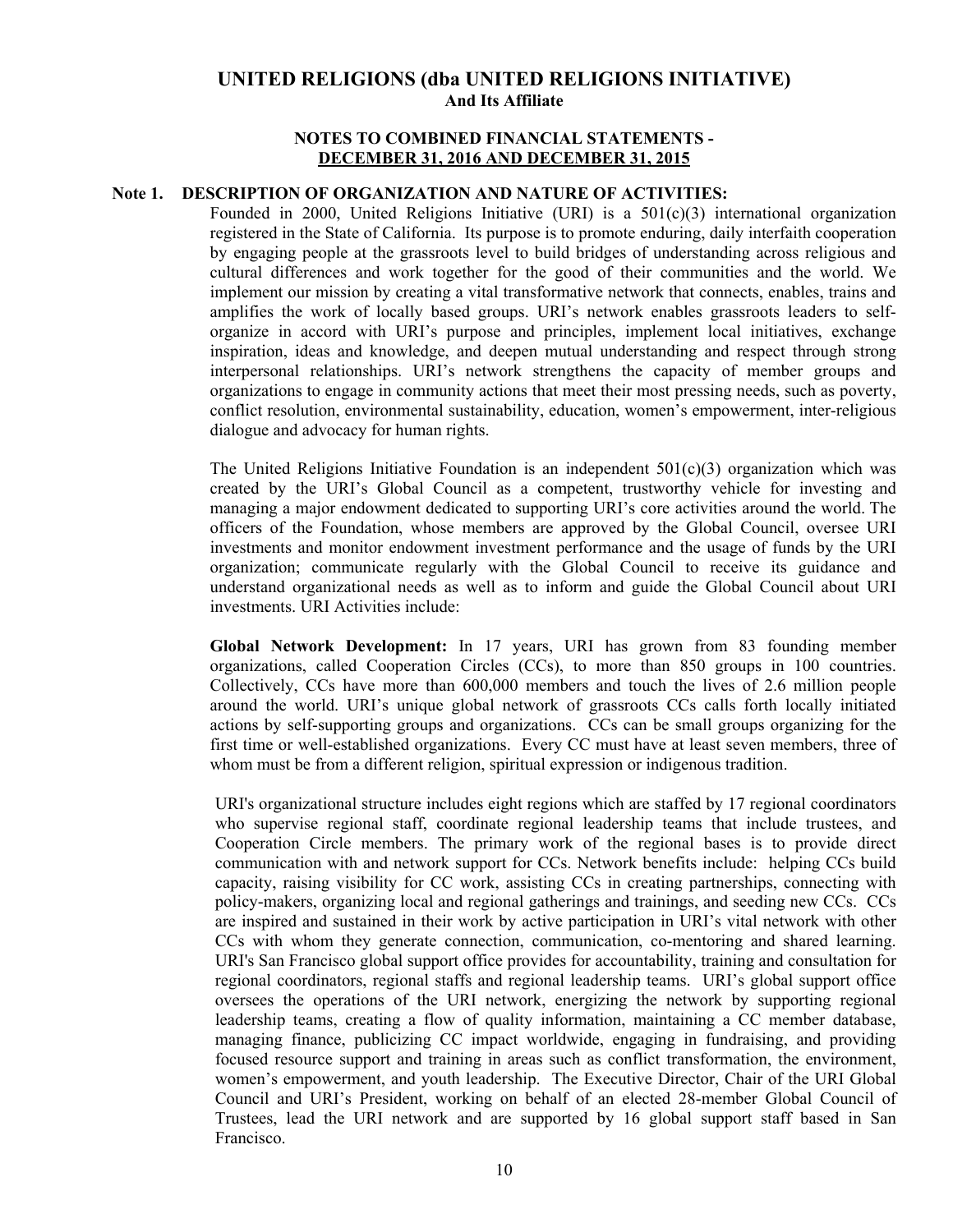## **NOTES TO COMBINED FINANCIAL STATEMENTS - DECEMBER 31, 2016 AND DECEMBER 31, 2015**

#### **Note 1. DESCRIPTION OF ORGANIZATION AND NATURE OF ACTIVITIES (Continued):**

**Global Council**: The Global Council (URI's international board of trustees) is URI's governing body. With trustees from 22 countries representing diverse religious and indigenous traditions, the Global Council brings its grassroots experience to URI's ongoing strategic planning, network development and global engagement and serves to increase URI presence all over the world. The Global Council currently meets once a year in person, and three times a year by conference call. In between these meetings, the Council operates through working committees that communicate by email and conference calls. Members of the Global Council also represent regions and sit on Regional Leadership Teams that plan and implement regional strategies to build network benefit to member CCs and develop collective global campaigns, such as mobilizing CCs around the world to participate in the International Day of Peace on September 21.

**Communications:** URI's international network relies on a robust communication system. URI's global website, www.uri.org, is designed to magnify URI's impact, highlight CC successes, connect CCs, provide resource information to CCs, and encourage global campaigns for collective global action and more. Additionally, URI produces bi-weekly e-newsletters called YOU ARE I, a print newsletter series called InterAction, an Annual Report, as well as other print, online and multimedia collateral for the network. In the social media domain, URI is enhanced by engaging audiences on Facebook, Twitter and YouTube. Communications also includes managing press relations and facilitating an accessible exchange of resources and best practices within the different regions to create stronger communities of practice within URI. Given fast paced technological change, Communications studies new systems, makes recommendations to URI and has launched a new website in 2017.

**Education and Outreach:** To strengthen the effectiveness of CCs to accomplish their goals, exchanges of various kinds of expertise take place among CC members. URI provides training to help CCs effectively take part in a global network of support and provides CCs with in-depth interviews that deepen understanding of their impact and potential. URI designs local, national and regional gatherings for CCs to meet face-to-face to share resources, receive training, and give and receive mutual support. URI collaborates with member groups worldwide to assess the impact of belonging to the URI network as both contributors to the network and receivers of benefits.

URI's public website includes an interfaith teachers' curriculum for elementary and middle school students, as well as an extensive resource section. In addition to educational support, CC members, staff and the Global Council engage in strategic networking, both to share URI's work and to promote new partnerships to support the development of that work. Extensive work is underway in several regions to increase partnerships between CCs, other NGOs, government and civic groups to strengthen network support and resource sharing. URI actively works with several United Nations agencies to build effective partnerships between UN Development Goals and the work of CCs throughout the world.

**Focused Resource Support:** URI provides targeted resources to support the global CC network in the areas of: conflict resolution, women's empowerment, environmental issues and youth leadership. CCs, as well as individuals and organizations with specific expertise and resources in these areas, provide an effective channel of communication, creative resourcing and education to strengthen CC capacity. URI plans to expand focused training and support in the areas of conflict resolution, environment, etc.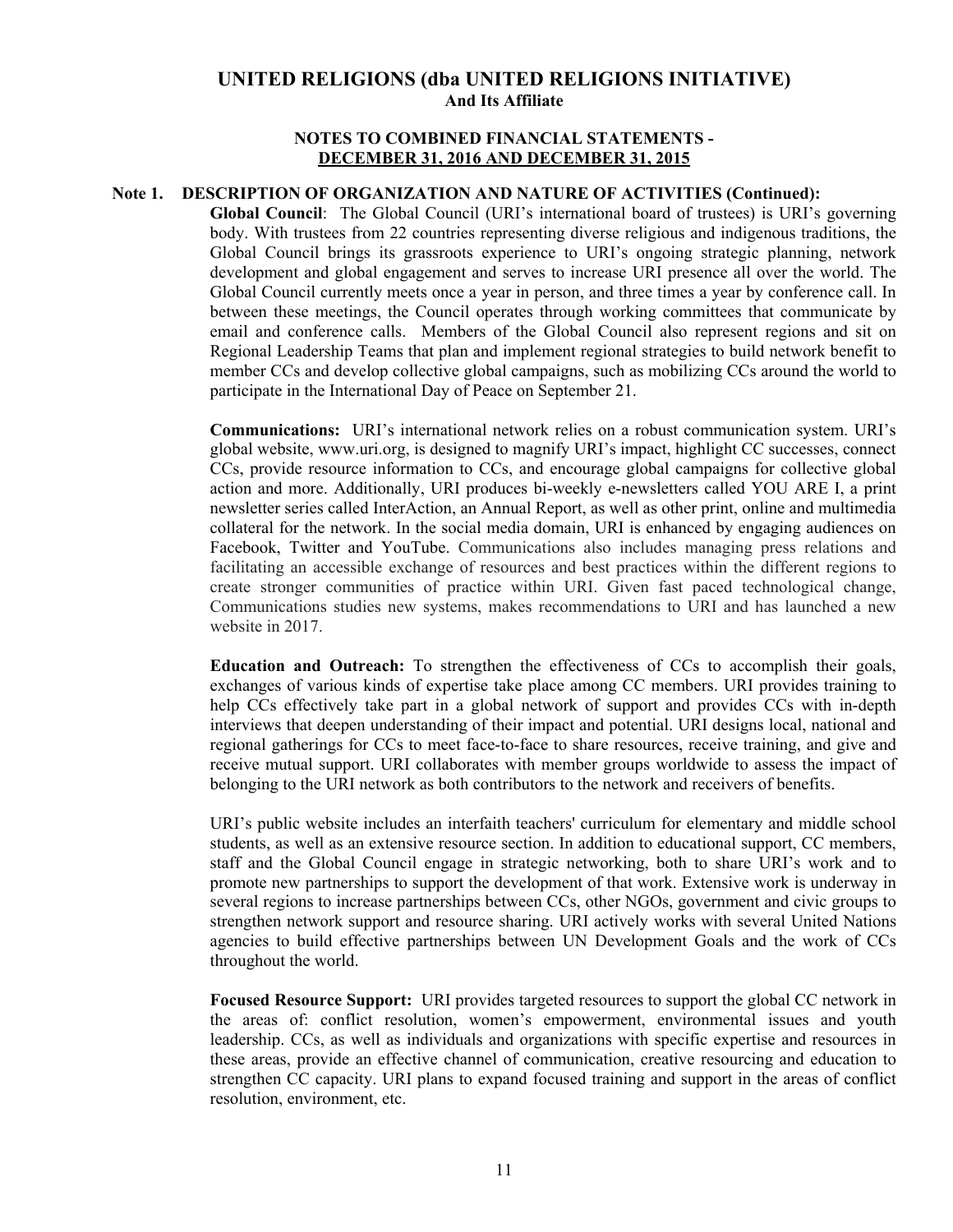### **NOTES TO COMBINED FINANCIAL STATEMENTS - DECEMBER 31, 2016 AND DECEMBER 31, 2015**

#### **Note 1. DESCRIPTION OF ORGANIZATION AND NATURE OF ACTIVITIES (Continued):**

URI has a Youth Leadership Program (YLP) that attracts, educates, and develops capacities of youth and young adults as a next generation of compassionate and effective interfaith leaders.

YLP facilitates leadership training for youth and young adults, including skill building in community mapping, project design, management and evaluation with a focus on service learning. YLP also organizes a year-long Youth Ambassadors Program that provides in-depth, experiential leadership opportunities culminating in a collaborative service project.

YLP seeks to develop diverse and strong regional networks of young leaders, offering platforms for dialogue, best practice sharing and information exchange, as well as a way to build locally relevant interfaith programming that meets the specific needs of youth in each region.

#### **Note 2. SUMMARY OF SIGNIFICANT ACCOUNTING POLICIES:**

The following is a summary of the significant accounting policies followed in the preparation of the accompanying financial statements:

Principles of combination:

The combined financial statements include the accounts of United Religions (dba United Religions Initiative), and its Affiliate, The United Religions Initiative Foundation, Inc., a California non-profit organization (collectively the "Organization"). The entities are combined as a result of the common management. All material intercompany balances and transactions have been eliminated.

## Basis of accounting:

The Organization maintains its records using the accrual basis of accounting.

#### Financial statement presentation:

Professional accounting standards require that URI report information regarding its financial position and activities according to three classes of net assets: unrestricted net assets, temporarily restricted net assets, and permanently restricted net assets. A description of the three net asset categories follows:

#### *Unrestricted net assets:*

The portion of net assets that is not restricted by donor imposed stipulations or restrictions.

#### *Temporarily restricted net assets:*

The portion of net assets for which use by the Organization is limited by donor-imposed stipulations that either expire by passage of time or can be fulfilled and removed by actions of the Organization.

#### *Permanently restricted net assets:*

The portion of net assets held in perpetuity by donor imposed stipulations. Investment income is available for donor stipulated purposes and is included in temporarily restricted net assets.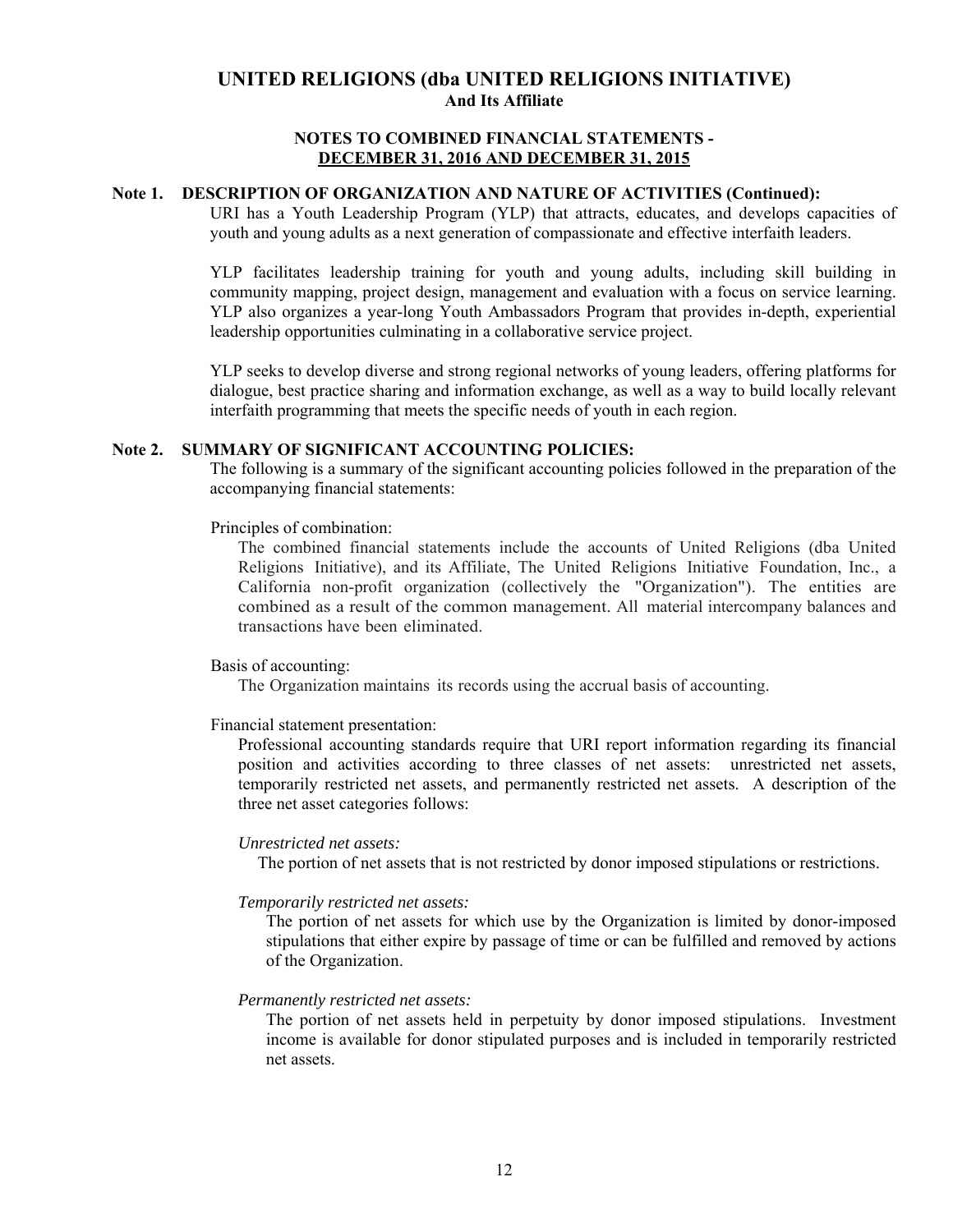#### **NOTES TO COMBINED FINANCIAL STATEMENTS - DECEMBER 31, 2016 AND DECEMBER 31, 2015**

#### **Note 2. SUMMARY OF SIGNIFICANT ACCOUNTING POLICIES (Continued):**

#### Cash and cash equivalents:

For purposes of the statement of cash flows, the Organization considers all unrestricted, highly liquid investments with an initial maturity of three months or less to be cash equivalents.

The Organization maintains its cash and money market account balances at financial institutions located in San Francisco, California. Such balances with any one institution may, at times, be in excess of federally insured amounts. Risks associated with cash and cash equivalents are mitigated by banking with creditworthy institutions. The Organization has not experienced any losses in such accounts and believes it is not exposed to any significant credit risk.

Investments:

Investments include mutual funds that are recorded at their published fair market value and stock donations received at year end that have not been liquidated that are valued at fair market value at the date of donation and adjusted to the fair market value at year end.

Fair value:

Professional accounting standards establishes a framework for measuring fair value. That framework provides a fair value hierarchy that prioritizes the inputs to valuation techniques used to measure fair value. The hierarchy gives the highest priority to unadjusted quoted prices in active markets for identical assets or liabilities (level 1 measurements) and the lowest priority to unobservable inputs (level 3 measurements). The three levels of the fair value hierarchy under professional accounting standards are described as follows:

| Level 1 Inputs to the valuation methodology are unadjusted quoted prices for identical  |
|-----------------------------------------------------------------------------------------|
| assets or liabilities in active markets that the Conservancy has the ability to access. |

|  | Level 2 Inputs to the valuation methodology include: |  |
|--|------------------------------------------------------|--|
|  |                                                      |  |

- quoted prices for similar assets or liabilities in active markets;
- quoted prices for identical or similar assets or liabilities in inactive markets;
- inputs other than quoted prices that are observable for the asset or liability;
- inputs that are derived principally from or corroborated by observable market data by correlation or other means.

 If the asset or liability has a specified (contractual) term, the level 2 input must be observable for substantially the full term of the asset or liability.

Level 3 Inputs to the valuation methodology are unobservable and significant to the fair value measurement.

The asset or liability's fair value measurement level within the fair value hierarchy is based on the lowest level of any input that is significant to the fair value measurement. Valuation techniques used need to maximize the use of observable inputs and minimize the use of unobservable inputs.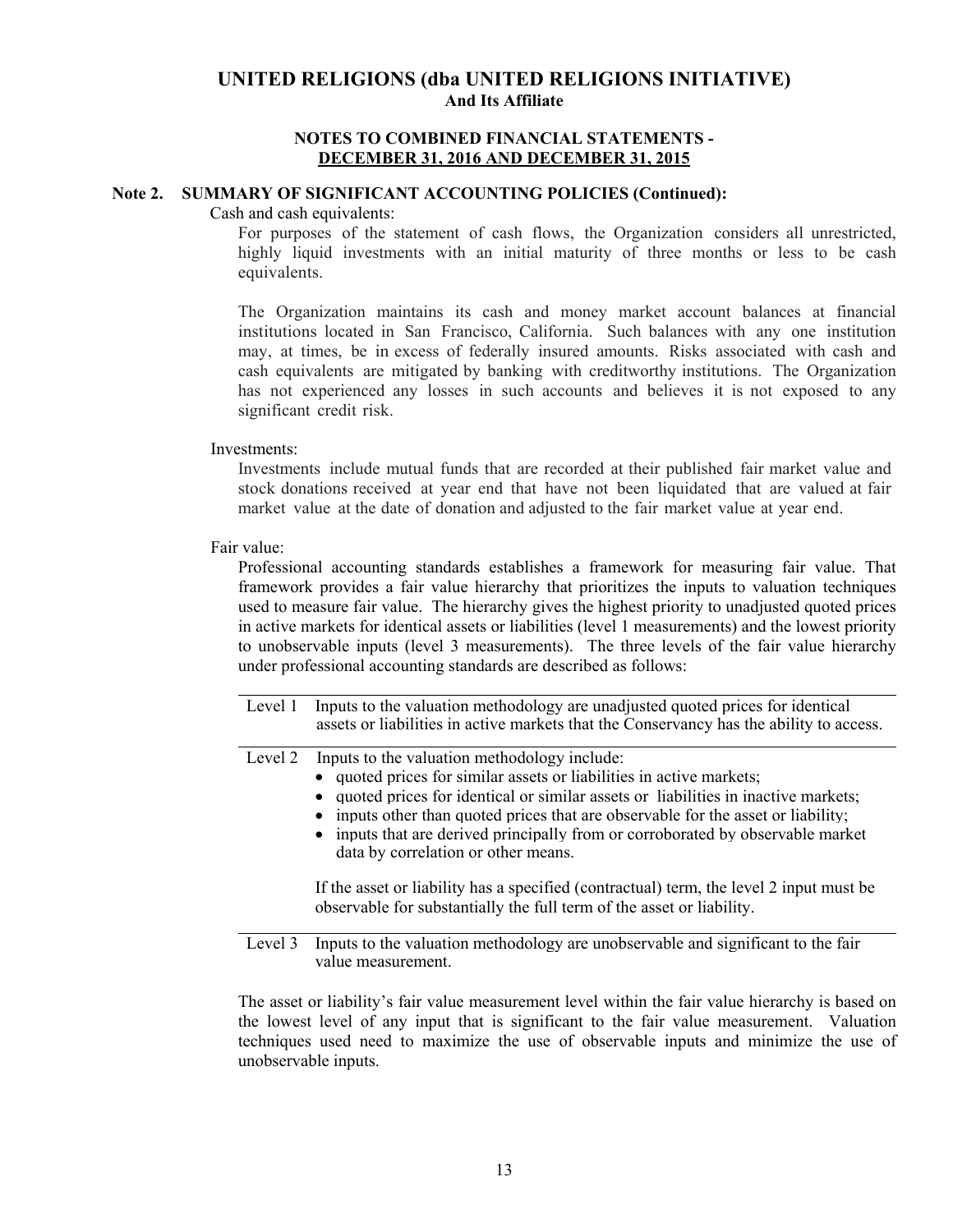#### **NOTES TO COMBINED FINANCIAL STATEMENTS - DECEMBER 31, 2016 AND DECEMBER 31, 2015**

#### **Note 2. SUMMARY OF SIGNIFICANT ACCOUNTING POLICIES (Continued):**

Fair value (continued):

The Organization invests in various investments. Investments are exposed to various risks, such as interest rate, market and credit risk. Due to the level of risk associated with certain investments, it is at least reasonably possible that changes in the values of those investments will occur in the near term and that such changes could materially affect the amounts reported on the statement of financial position.

#### Grants and pledges receivable:

The Organization recognizes all unconditional grants and pledges in the period notified. Conditional promises to give are recognized when the conditions on which they depend are substantially met. Amounts that are restricted by the donor/grantor are reported as increases in temporarily restricted net assets or permanently restricted net assets depending on the nature of the restrictions. When a restriction expires, temporarily restricted net assets are reclassified to unrestricted net assets.

Management uses the specific identification method for establishing an allowance for uncollectible receivables. No allowance was deemed necessary at December 31, 2016 and December 31, 2015. It is the Organization's policy to charge off uncollectible grant and pledge receivables when management determines the receivable will not be collected.

#### Equipment and improvements:

Equipment and improvements greater than \$1,500 purchased with estimated useful lives in excess of one year are capitalized at cost. Donated assets are capitalized at the fair market value on the date of receipt. Depreciation is computed on the straight-line method using estimated useful lives, generally over five years.

#### Income tax status:

United Religions and the Foundation are recognized as public charities exempt from federal and California income taxes under Section  $501(c)(3)$  of the Internal Revenue Code and Section 23701 of the California Revenue and Taxation Code. Accordingly, no provision has been made for such taxes in the accompanying combined financial statements.

#### Functional allocation of expenses:

The costs of providing various programs and other activities have been summarized on a functional basis in the statement of activities and in the statement of functional expenses. Accordingly, certain costs have been allocated among the programs and supporting services benefited. The Organization pools common costs that benefit all its activities and allocates them to all activities based on the estimated amount of time spent by staff in each activity. Salaries and related expenses were allocated based on estimated employee time worked in each activity.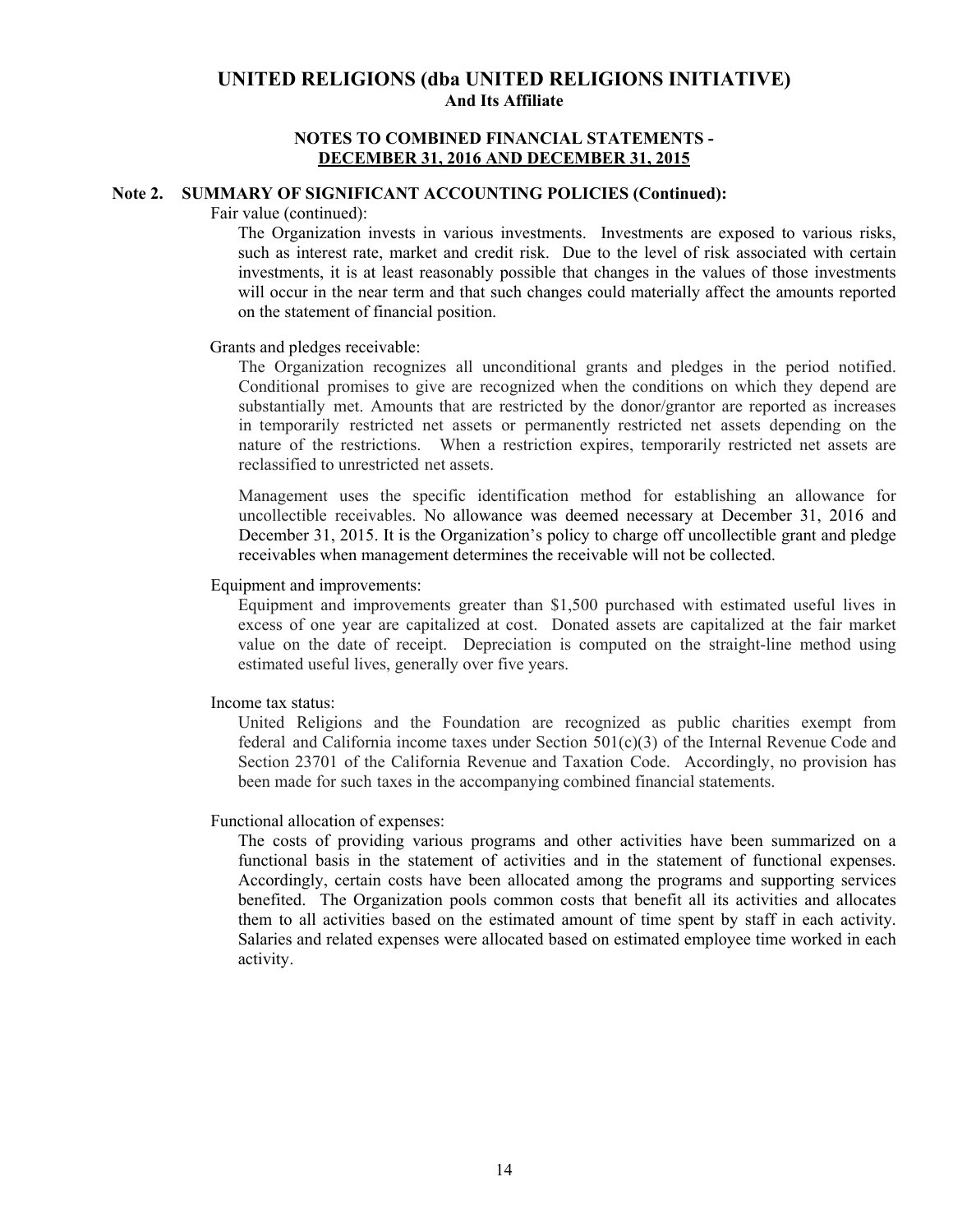#### **NOTES TO COMBINED FINANCIAL STATEMENTS - DECEMBER 31, 2016 AND DECEMBER 31, 2015**

## **Note 2. SUMMARY OF SIGNIFICANT ACCOUNTING POLICIES (Continued):**

#### In-kind contributions:

The Organization records contributed goods and services at fair value. Services are recorded if they:

- 1) Create or enhance a non-financial asset or;
- 2) Would typically need to be purchased by the Organization if they had not been provided by contribution; they require special skills and are provided by individuals with those skills. During the years ended December 31, 2016 and December 31, 2015, the Organization recognized \$64,725 and \$6,362, respectively, in contributed goods and services.

#### Grants and contributions:

Contributions and grants are reflected in the accounts of the Organization when their receipt is reasonably assured. All contributions and grants are considered to be available for unrestricted use unless specifically restricted by the donor or granting agency.

The Organization reports gifts of cash and other assets as restricted support if they are received with donor stipulations that limit the use of the donated assets. When a donor restriction expires, that is, when a stipulated time restriction ends or purpose of restriction is accomplished, temporarily restricted net assets are reclassified to unrestricted net assets and reported in the statement of activities as net assets released from restrictions.

The Organization reports gifts of property and equipment as unrestricted support unless explicit donor stipulations specify how the donated assets must be used. Gifts of long-lived assets with explicit restrictions that specify how the assets are to be used and gifts of cash or other assets that must be used to acquire long-lived assets are reported as restricted support.

#### **Note 3. NATURE OF ESTIMATES**:

The preparation of financial statements in conformity with accounting principles generally accepted in the United States of America requires management to make estimates and assumptions that affect certain reported amounts of assets and disclosures. Accordingly, actual results could differ from those estimates.

## **Note 4. CONCENTRATIONS**:

During the year ended December 31, 2016, the Organization had three donors who accounted for 95% of the pledges receivable and two donors who accounted for 62% of public support. During the year ended December 31, 2015, the Organization had two donors who accounted for 96% of the pledges receivable and three donors who accounted for 71% of public support.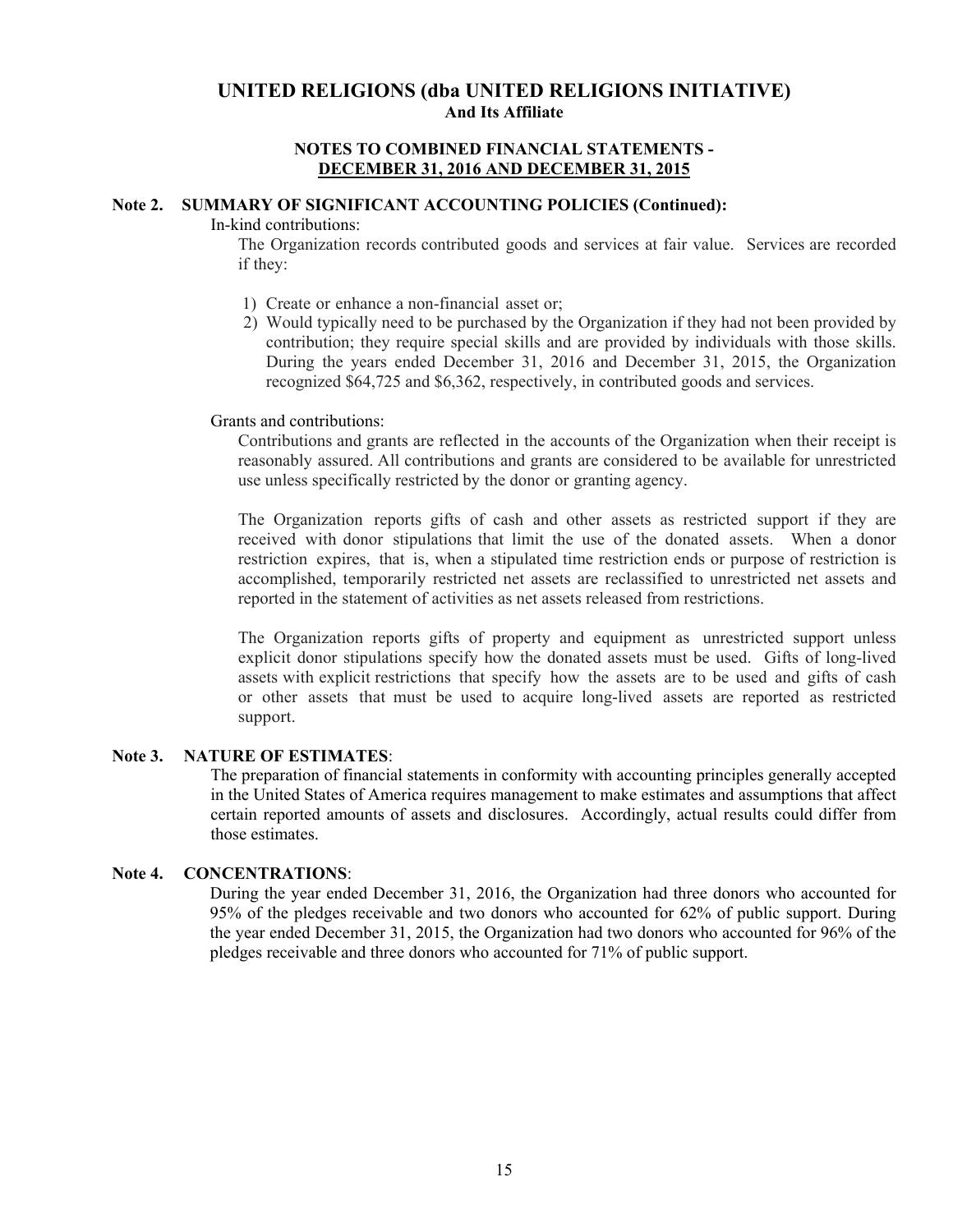### **NOTES TO COMBINED FINANCIAL STATEMENTS - DECEMBER 31, 2016 AND DECEMBER 31, 2015**

#### **Note 5. PLEDGES RECEIVABLE:**

Pledges receivable consist of the following:

| December 31, 2016             | Current        | Due in $2 \text{ to } 5$<br>Years | Total       |
|-------------------------------|----------------|-----------------------------------|-------------|
| Temporarily restricted:       |                |                                   |             |
| Time-restricted               | 1,650,243<br>S | \$217,384                         | \$1,867,627 |
| Discount to net present value |                | (18,995)                          | (18,995)    |
| Totals                        | 1,650,243      | 198,389                           | 1,848,632   |
|                               |                | Due in $2 \text{ to } 5$          |             |
| December 31, 2015             | Current        | Years                             | Total       |
| Temporarily restricted:       |                |                                   |             |
| Time-restricted               | \$1,119,168    | \$1,302,625                       | \$2,421,793 |
| Discount to net present value |                | (76, 712)                         | (76, 712)   |
| Totals                        |                | 225.913                           | 2.345.08    |

Pledges receivable due after December 31, 2016 and December 31, 2015, are stated at their net present values. Management has discounted these promises to give based on discount rates that range from 2.54% to 1.2%, depending on the applicable U.S. Treasury rate at the time of the pledge. The present value discount will be recognized in income as a contribution over the period from the date the promise was made to the date of collection.

# **Note 6. INVESTMENTS AND FAIR VALUE MEASUREMENTS:**

Cost and fair market value of investments are as follows:

|                                                                                 |                                       |    |                                 | Cumulative                              |
|---------------------------------------------------------------------------------|---------------------------------------|----|---------------------------------|-----------------------------------------|
|                                                                                 |                                       |    | Fair Market                     | Unrealized                              |
| December 31, 2016                                                               | Cost                                  |    | Value                           | Gain (Loss)                             |
| Dodge & Cox Balance Fund<br>Dodge & Cox Income Fund                             | \$<br>369,061<br>452,637              | \$ | 492,671<br>412,253              | \$<br>123,610<br>(40, 384)              |
| Dodge & Cox Global Stock                                                        | 199,803                               |    | 218,219                         | 18,416                                  |
| Totals                                                                          | 1,021,501                             | S  | 1,123,143                       | 101,642                                 |
|                                                                                 |                                       |    |                                 |                                         |
| December 31, 2015                                                               | Cost                                  |    | Fair Market<br>Value            | Cumulative<br>Unrealized<br>Gain (Loss) |
| Dodge & Cox Balance Fund<br>Dodge & Cox Income Fund<br>Dodge & Cox Global Stock | \$<br>340,291<br>939,526<br>1,193,728 | \$ | 422,667<br>888,837<br>1,212,858 | \$<br>82,376<br>(50, 689)<br>19,130     |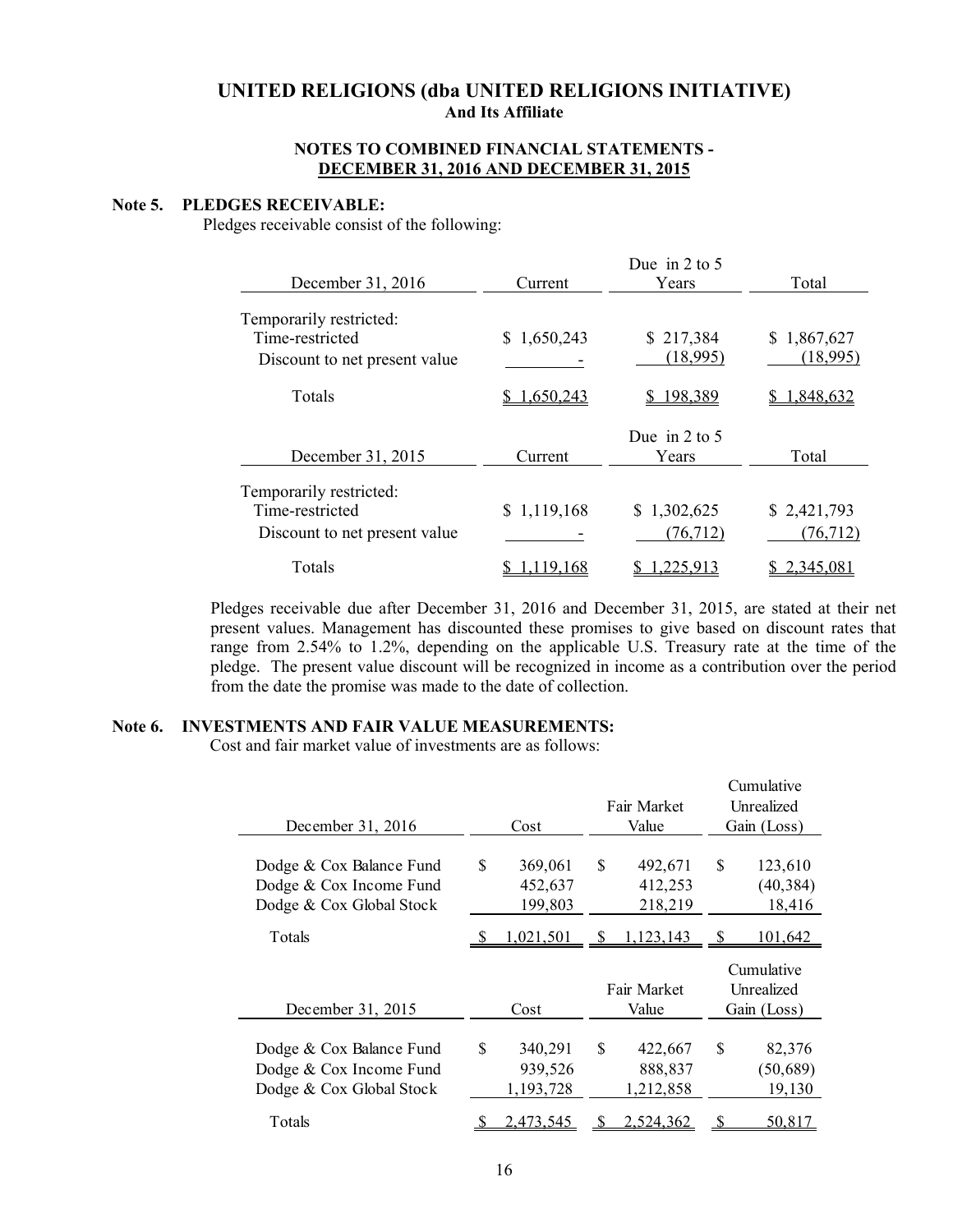### **NOTES TO COMBINED FINANCIAL STATEMENTS - DECEMBER 31, 2016 AND DECEMBER 31, 2015**

## **Note 6. INVESTMENTS AND FAIR VALUE MEASUREMENTS (Continued):**

The major categories of assets and liabilities measured at fair value on a recurring basis during the years ended December 31, 2016 and December 31, 2015 consist of investments. An investment's categorization within the valuation hierarchy is based upon the lowest level of input that is significant to the fair value measurement.

All of the Organization's investments are measured using quoted prices in active markets for identical assets (Level 1). No Level 2 or Level 3 investments were held during the years ended December 31, 2016 and December 31, 2015.

### **Note 7. PROPERTY AND EQUIPMENT:**

Property and equipment consist of the following:

|                                                   | December 31.           |                    |  |  |  |
|---------------------------------------------------|------------------------|--------------------|--|--|--|
|                                                   | 2016                   | 2015               |  |  |  |
| Furniture and equipment<br>Leasehold improvements | 157,472<br>S<br>11,747 | 146,255<br>11,747  |  |  |  |
| Less: accumulated depreciation                    | 169,219<br>(138, 646)  | 158,002<br>126,718 |  |  |  |
| Totals                                            | 30,573                 | 31.284             |  |  |  |

Depreciation expense for the years ended December 31, 2016 and December 31, 2015 was \$11,929 and \$10,041, respectively.

### **Note 8. INTANGIBLE ASSETS:**

Intangible assets consist of website development costs, software costs and video costs with a gross carrying amount of \$392,839 and \$354,623 at December 31, 2016 and December 31, 2015, respectively. Accumulated amortization at December 31, 2016 and December 31, 2015 was \$235,118 and \$169,934, respectively. Such costs are amortized on the straight-line method over an estimated useful life of three years for video and software costs and five years for website development costs. Costs totaling \$38,217 are for website development and software costs that were not placed in service as of December 31, 2016. Amortization expense for the years ended December 31, 2016 and December 31, 2015 amounted to \$65,184 and \$24,120, respectively. Future amortization expense on assets placed in service is expected to be as follows:

| Year Ending  |   |         |
|--------------|---|---------|
| December 31, |   |         |
| 2017         | S | 65,184  |
| 2018         |   | 54,321  |
| Total        |   | 119.505 |
|              |   |         |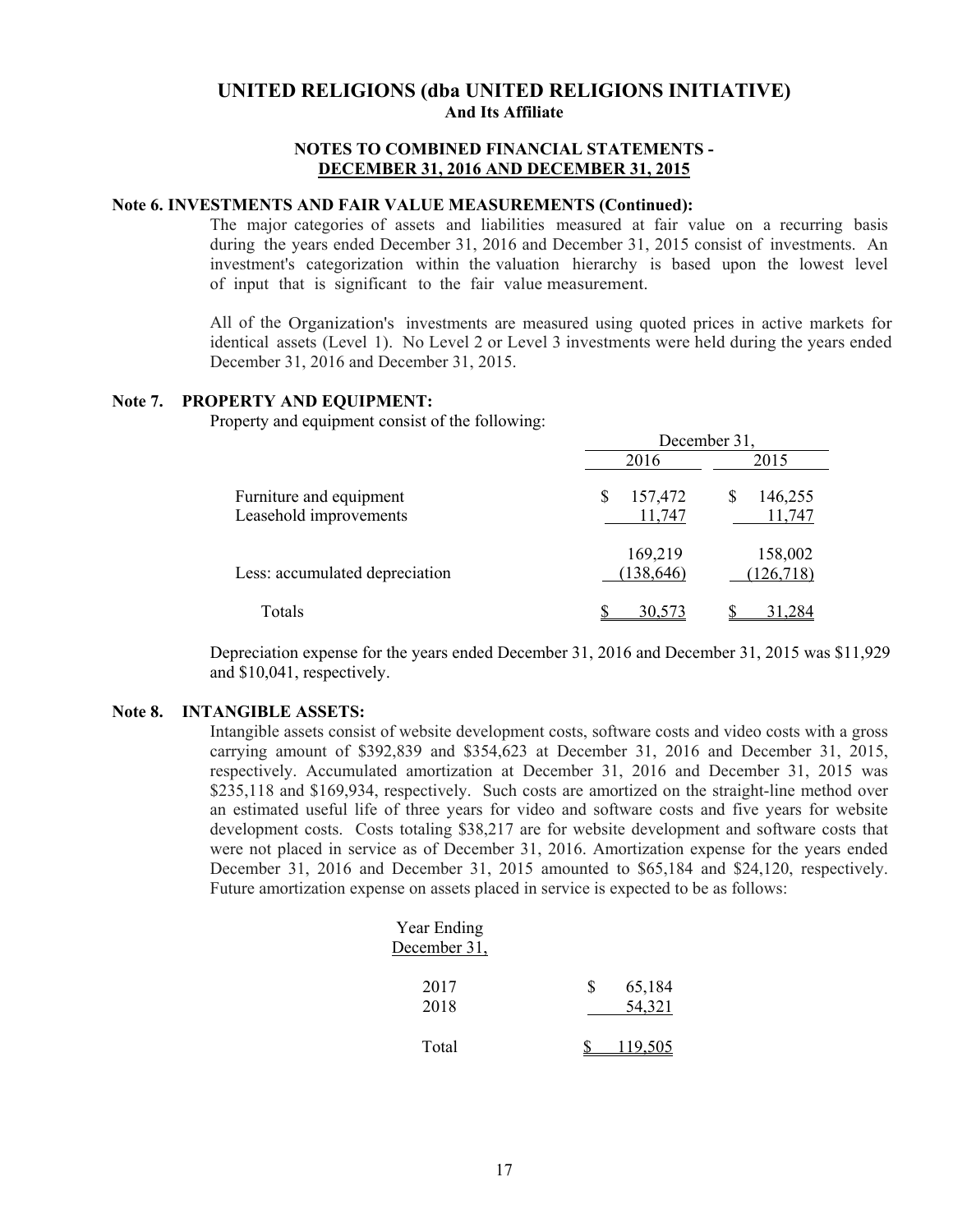## **NOTES TO COMBINED FINANCIAL STATEMENTS - DECEMBER 31, 2016 AND DECEMBER 31, 2015**

### **Note 8. INTANGIBLE ASSETS (Continued):**

| Intangible assets subject to amortization | 119.505 |
|-------------------------------------------|---------|
| Intangible assets not placed in service   | 38.216  |
|                                           |         |
| Total                                     | 157.721 |

### **Note 9. TEMPORARILY RESTRICTED NET ASSETS:**

Temporarily restricted net assets at December 31, 2016 consisted of the following:

|                                 |               | December 31, | Contributions |            |              | Released from | December 31, |           |  |
|---------------------------------|---------------|--------------|---------------|------------|--------------|---------------|--------------|-----------|--|
|                                 |               | 2015         |               | and Income | Restrictions |               |              | 2016      |  |
| Time-restricted:                |               |              |               |            |              |               |              |           |  |
| Bowes Award                     | \$            | 1,949,845    | \$            | 50,155     | \$           | (1,000,000)   | S            | 1,000,000 |  |
| Lurie Award                     |               | 376,379      |               | 5,336      |              | (100,000)     |              | 281,715   |  |
| Jamieson Award                  |               | 3,293        |               | 47         |              | (1,500)       |              | 1,840     |  |
| Miscellaneous awards            |               |              |               | 51,450     |              | (18,232)      |              | 33,218    |  |
| <b>Strategic Reserves</b>       |               | 865,766      |               | 270,666    |              | (148,170)     |              | 988,262   |  |
| Marcus Challenge Grant          |               | 501,500      |               |            |              | (175,366)     | 326,134      |           |  |
| President's Council             |               | 243,885      |               | 201,371    |              | (180,291)     |              | 264,965   |  |
| Bowes Award (endowment income)  |               | 172,668      |               | 70,004     |              |               |              | 242,672   |  |
| Ambassador Fund                 |               | 73,252       |               |            |              | (10,000)      |              | 63,252    |  |
| Infrastructure -2016            |               | 22,000       |               | 50,000     |              | (72,000)      |              |           |  |
| Peggy Olsen Fund                |               | 22,225       |               |            |              | (10,000)      |              | 12,225    |  |
| <b>Environmental Conference</b> |               |              |               |            |              |               |              |           |  |
| URI - North America             |               |              |               | 22,560     |              | (22,560)      |              |           |  |
| Travelling Peace Academy        |               | 10,000       |               |            |              | (10,000)      |              |           |  |
| Website                         |               | 10,000       |               |            |              | (10,000)      |              |           |  |
| Hospitality Fund                |               | 1,000        |               | 1,136,000  |              |               |              | 1,137,000 |  |
| Elder - Youth Initiative        |               |              |               | 5,000      |              |               |              | 5,000     |  |
| Global Council Chair Training   |               |              |               | 4,000      |              | (4,000)       |              |           |  |
| URI - Africa                    |               |              |               | 800        |              | (800)         |              |           |  |
| <b>URI - MENA</b>               |               |              |               | 1,025      |              | (1,025)       |              |           |  |
| URI - YLP                       |               |              |               | 775        |              | (775)         |              |           |  |
| Environment                     |               |              |               | 10,500     |              | (10,500)      |              |           |  |
| Miscellaneous                   |               | 114          |               |            |              |               |              | 114       |  |
| Totals                          | <sup>\$</sup> | 4,251,927    | \$            | 1,879,689  | \$           | (1,775,219)   | \$           | 4,356,397 |  |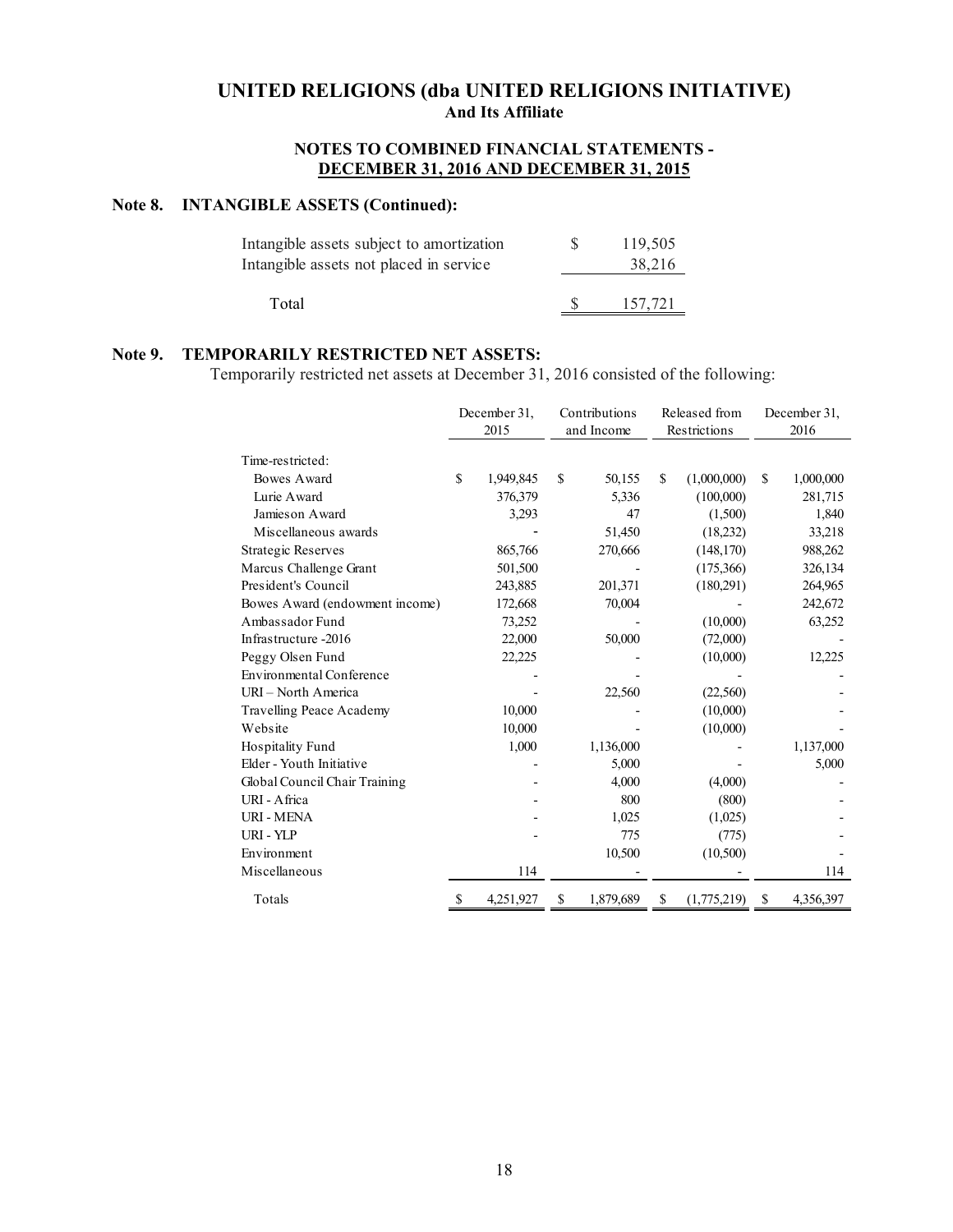#### **NOTES TO COMBINED FINANCIAL STATEMENTS - DECEMBER 31, 2016 AND DECEMBER 31, 2015**

### **Note 9. TEMPORARILY RESTRICTED NET ASSETS (Continued):**

Temporarily restricted net assets at December 31, 2015 consisted of the following:

|                                 | December 31,    | Contributions |           |              | Released from | December 31,    |
|---------------------------------|-----------------|---------------|-----------|--------------|---------------|-----------------|
|                                 | 2014            | and Income    |           | Restrictions |               | 2015            |
|                                 |                 |               |           |              |               |                 |
| Time-restricted:                |                 |               |           |              |               |                 |
| Bowes Award                     | \$<br>2,924,445 | \$            | 25,400    | \$.          | (1,000,000)   | \$<br>1,949,845 |
| Lurie Award                     |                 |               | 476,379   |              | (100,000)     | 376,379         |
| Jamies on Award                 |                 |               | 4,793     |              | (1,500)       | 3,293           |
| <b>Strategic Reserves</b>       |                 |               | 865,766   |              |               | 865,766         |
| Marcus Challenge Grant          |                 |               | 996,500   |              | (495,000)     | 501,500         |
| President's Council             | 230,994         |               | 200,000   |              | (187, 109)    | 243,885         |
| Bowes Award (endowment income)  | 185,142         |               | (12, 474) |              |               | 172,668         |
| Ambassador Fund                 | 73,252          |               |           |              |               | 73,252          |
| Infrastructure -2015            | 45,000          |               | 25,000    |              | (70,000)      |                 |
| Infrastructure -2016            |                 |               | 22,000    |              |               | 22,000          |
| Peggy Olsen Fund                | 22,225          |               |           |              |               | 22,225          |
| <b>Environmental Conference</b> |                 |               | 51,930    |              | (51,930)      |                 |
| URI - North America             | 11,000          |               | 5,000     |              | (16,000)      |                 |
| Travelling Peace Academy        | 10,000          |               |           |              |               | 10,000          |
| Website                         | 10,000          |               |           |              |               | 10,000          |
| Hospitality Fund                |                 |               | 1,000     |              |               | 1,000           |
| Miscellaneous                   | 114             |               |           |              |               | 114             |
| Totals                          | \$<br>3,512,172 | S             | 2,661,294 | \$           | (1,921,539)   | \$<br>4,251,927 |

#### **Note 10. ENDOWMENT FUND:**

The Organization has one donor restricted endowment fund in the amount of \$250,000, where the income is restricted for providing cash awards to Cooperation Circles (the "Bowes Award"). This fund is classified as permanently restricted.

Interpretation of relevant law - The Organization has interpreted the State Prudent Management of Institutional Funds Act (SPMIFA) as requiring the preservation of the fair value of the original gift as of the gift date of the donor-restricted endowment funds absent explicit donor stipulations to the contrary. As a result of this interpretation, the Organization classifies as permanently restricted net assets (a) the original value of the gifts donated to the permanent endowment, (b) the original value of subsequent gifts to the permanent endowment, and (c) accumulations to the permanent endowment made in accordance with the direction of the applicable donor gift instrument at the time the accumulation is added to the fund. The remaining portion of the donor-restricted endowment fund that is not classified in permanently restricted net assets is classified as temporarily restricted net assets until those amounts are appropriated for expenditure by the Organization in a manner consistent with the standard of prudence prescribed by SPMIFA.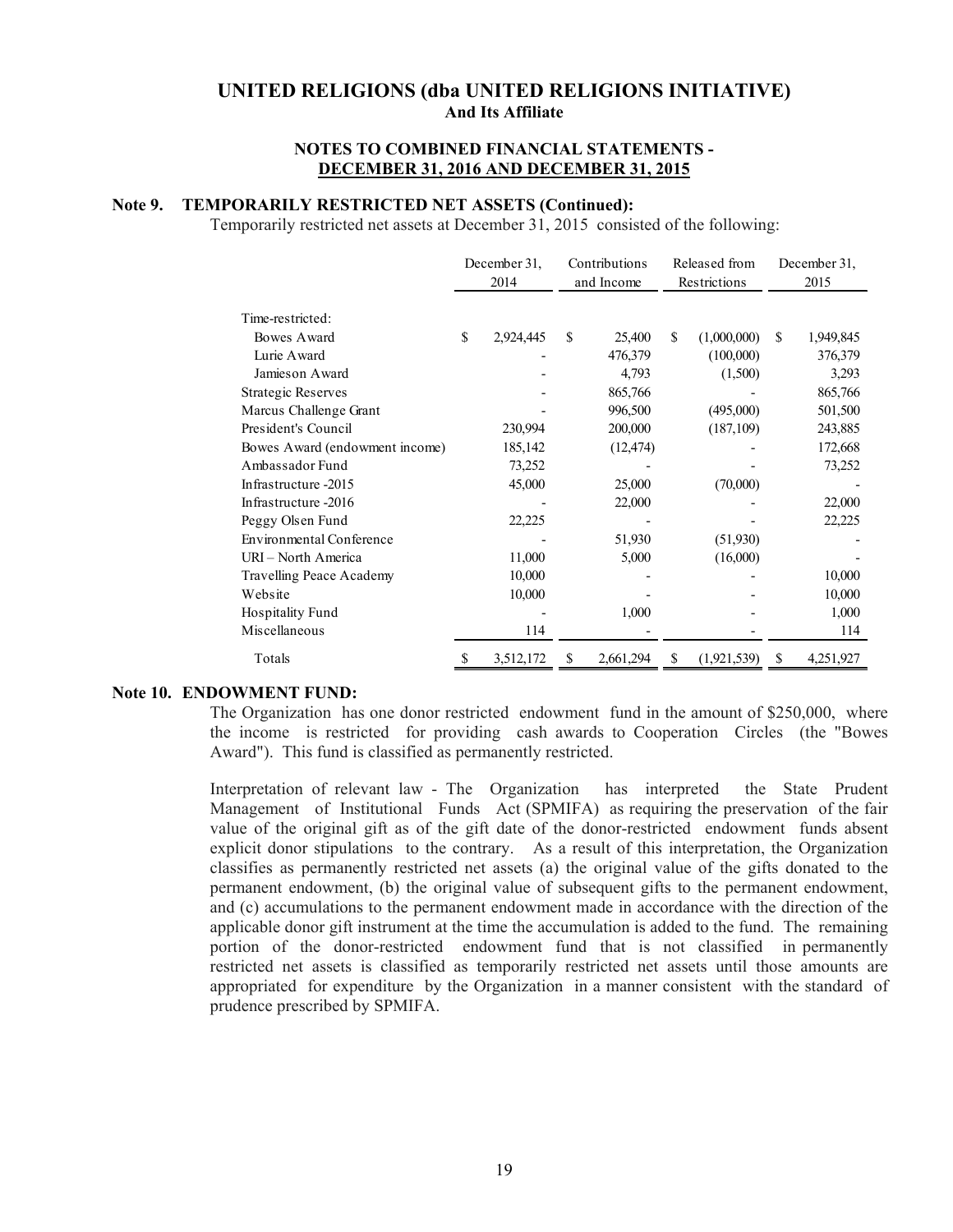### **NOTES TO COMBINED FINANCIAL STATEMENTS - DECEMBER 31, 2016 AND DECEMBER 31, 2015**

#### **Note 10. ENDOWMENT FUND (Continued):**

In accordance with SPMIFA, the Organization considers the following factors in making a determination to appropriate or accumulate donor-restricted endowment funds: (1) the duration and preservation of the fund, (2) the purposes of the Organization and the donor-restricted endowment fund, (3) general economic conditions, (4) the possible effect of inflation and deflation, (5) the expected total return from income and the appreciation of investments, (6) other resources of the Organization, (7) the investment policies of the Organization.

From time to time, the fair value of assets associated with individual donor restricted endowment fund may fall below the level that the donor or SPMIFA requires the Organization to retain as a fund of perpetual duration. In accordance with generally accepted accounting principles, deficiencies of this nature are reported in unrestricted net assets. There were no deficiencies at December 31, 2016 and December 31, 2015.

Investment Return Objectives and Risk Parameters – The investment objective for funds of the Organization allocated to "endowment" by the Global Council is to achieve the highest return for the risk deemed appropriate by the Investment Committee. In assessing risk, the Investment Committee should assume that the Organization's investment horizon stretches into perpetuity and its need for liquidity is limited.

Except in those circumstances in which doing so would cause the endowment to incur outsized risk, the Investment Committee shall, at a minimum, strive to achieve returns that maintain the Endowment's purchasing power after disbursements. Specifically, the Endowment's annual return should match or exceed the inflation rate associated with non-profit organizations plus the rate of endowment spending.

Strategies employed for achieving objectives – To satisfy its long-term rate-of-return objectives, the Organization relies on a total return strategy in which investment returns are achieved through both capital appreciation (realized and unrealized) and current yield (interest and dividends). The Organization targets a diversified asset allocation that places a greater emphasis on equity-based investments to achieve its long-term return objectives within prudent risk constraints.

Spending policy and how the investment objectives relate to spending policy – The Organization's investment policy provides for a conservative stream of income to preserve the value of the corpus in perpetuity. In addition, the Organization has elected not to spend net assets if doing so would cause the balance to drop below \$250,000.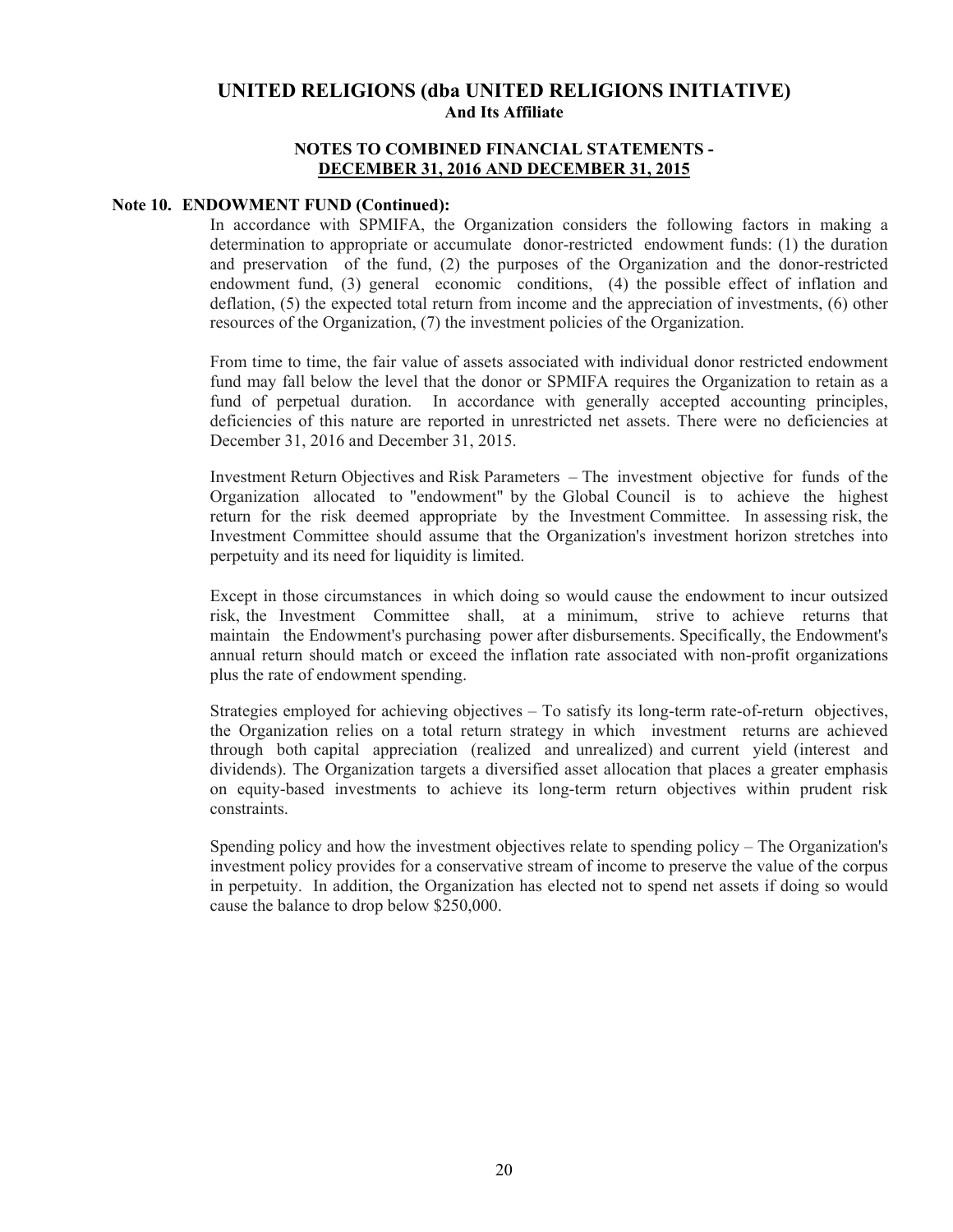#### **NOTES TO COMBINED FINANCIAL STATEMENTS - DECEMBER 31, 2016 AND DECEMBER 31, 2015**

# **Note 10. ENDOWMENT FUND (Continued):**

Changes in endowment net assets are as follows:

|                                                          |   | <b>Temporarily</b><br>Restricted |   | Permanently<br>Restricted | Total |           |
|----------------------------------------------------------|---|----------------------------------|---|---------------------------|-------|-----------|
| Endowment net assets, January 1, 2015                    | S | 185,142                          | S | 250,000                   | S     | 435,142   |
| Contributions                                            |   |                                  |   |                           |       |           |
| Interest and dividends                                   |   | 22,143                           |   |                           |       | 22,143    |
| Net gains (realized and unrealized)                      |   | (34, 618)                        |   |                           |       | (34, 618) |
| Endowment net assets, December 31, 2015<br>Contributions |   | 172,667                          |   | 250,000                   |       | 422,667   |
| Interest and dividends                                   |   | 28.771                           |   |                           |       | 28,771    |
| Net gains (realized and unrealized)                      |   | 41,233                           |   |                           |       | 41,233    |
| Endowment net assets, December 31, 2016                  |   | 242,671                          | S | 250,000                   |       | 492,671   |

#### **Note 11. FUNDRAISING EVENT:**

The following is a summary of revenues and expenses related to the 2016 and 2015 Circle of Light events:

|                                   | December 31, |         |   |         |  |  |
|-----------------------------------|--------------|---------|---|---------|--|--|
|                                   |              | 2016    |   | 2015    |  |  |
| Revenues and contributions:       |              |         |   |         |  |  |
| <b>Donations</b>                  | \$           | 94,848  | S | 120,216 |  |  |
| Sponsorships and revenue          |              | 152,240 |   | 80,450  |  |  |
| Total revenues and contributions  |              | 247,088 |   | 200,666 |  |  |
| Expenses                          |              | 106,757 |   | 83,213  |  |  |
| Net income from fundraising event |              |         |   |         |  |  |

#### **Note 12. RETIREMENT PLAN:**

Multiemployer plan - The Organization is a participant in The Church Pension Fund Clergy Pension Plan (the "Plan"), a multiemployer defined benefit plan. The only employee in the plan is the Executive Director.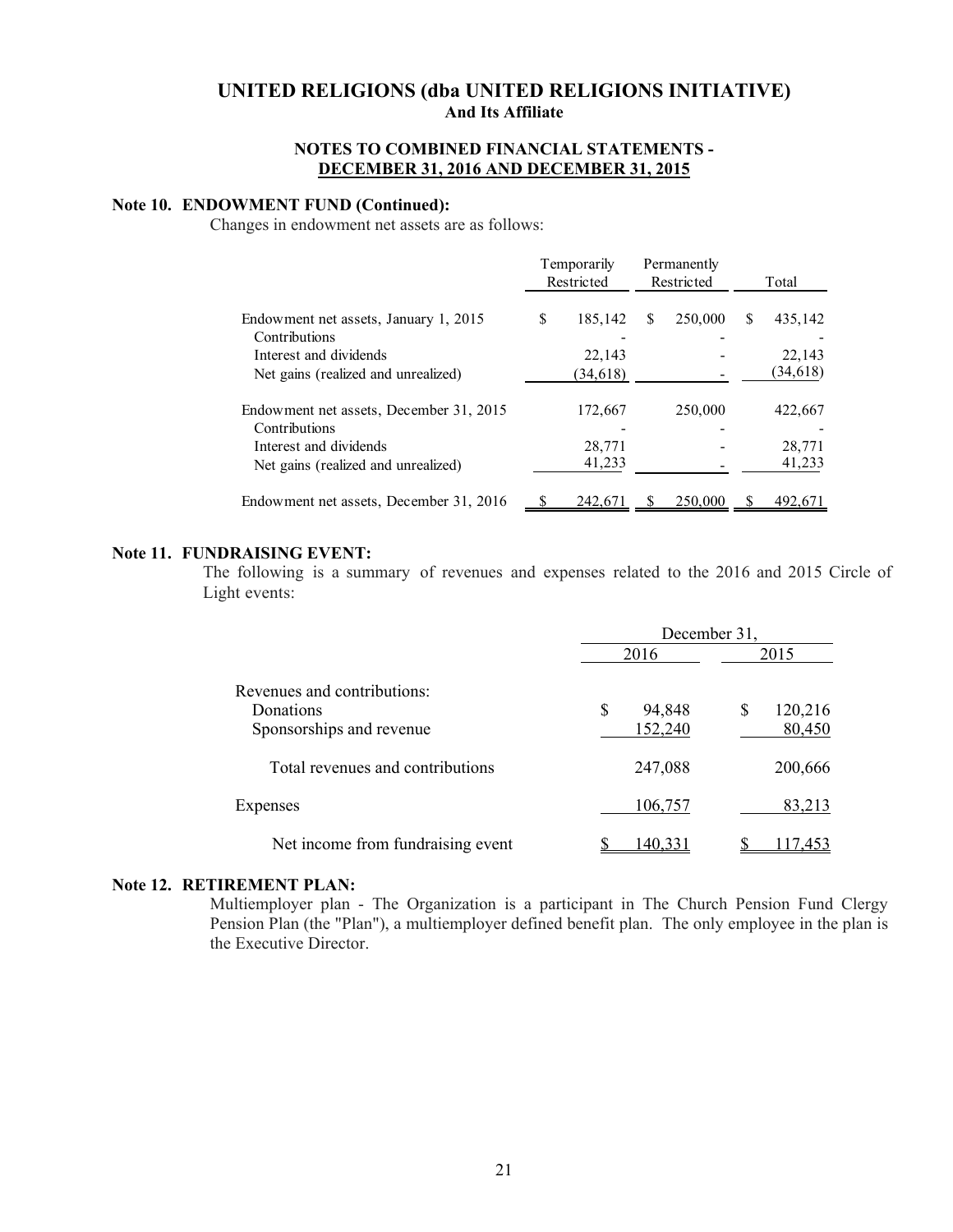#### **NOTES TO COMBINED FINANCIAL STATEMENTS - DECEMBER 31, 2016 AND DECEMBER 31, 2015**

## **Note 12. RETIREMENT PLAN (Continued):**

The Organization's contribution to the Plan for the years ended December 31, 2016 and December 31, 2015 amounted to \$33,438 and \$32,657, respectively. The Organization's contributions to the Plan do not represent more than 5% of the total contributions received by the Plan. The assessments for the years ended March 31, 2016 and March 31, 2015 (the Plan year) were 9% of the participant's compensation. Selected information regarding the Plan are as follows:

|                                                      |              | March 31,   |               |               |  |  |  |
|------------------------------------------------------|--------------|-------------|---------------|---------------|--|--|--|
|                                                      | 2016         |             |               | 2015          |  |  |  |
|                                                      |              |             |               |               |  |  |  |
| Net assets available for benefits                    |              | 147,226,725 |               | \$145,168,194 |  |  |  |
| Actuarial present value of accumulated plan benefits | $\mathbf{s}$ | 201,330,000 | <sup>\$</sup> | 200,406,000   |  |  |  |
| Indicated level of funding                           |              | 75%         |               |               |  |  |  |

The Plan is not required to file Form 5500; therefore, certain information is not required to be made available publicly. If the Organization withdraws its participation in the Plan, the Organization is not subject to withdrawal liability under the current terms of the plan. To the extent that the Plan is underfunded, the Organization's future contributions to the Plan may increase to cover retirement benefits of employees of other organizations participating in the Plan.

Other plans - In 2012, the Organization established the United Religions Initiative Defined Contribution Plan. The Organization may contribute to the plan at their sole discretion. Eligible employees may participate in the plan upon reaching age 18 and upon being credited with one year of service.

In 2012, the Organization also adopted the United Religions Initiative 403(b) Plan. Eligible· employees are able to participate in the Plan on their first day of employment. The employer matches 5% of salary semi-monthly for each employee after 1 year of employment, and if an employee contributes at least of 4% of salary the employer will match an additiona1 4%.

Total contribution expense for the years ended December 31, 2016 and December 31, 2015 amounted to \$66,625 and \$55,786, respectively.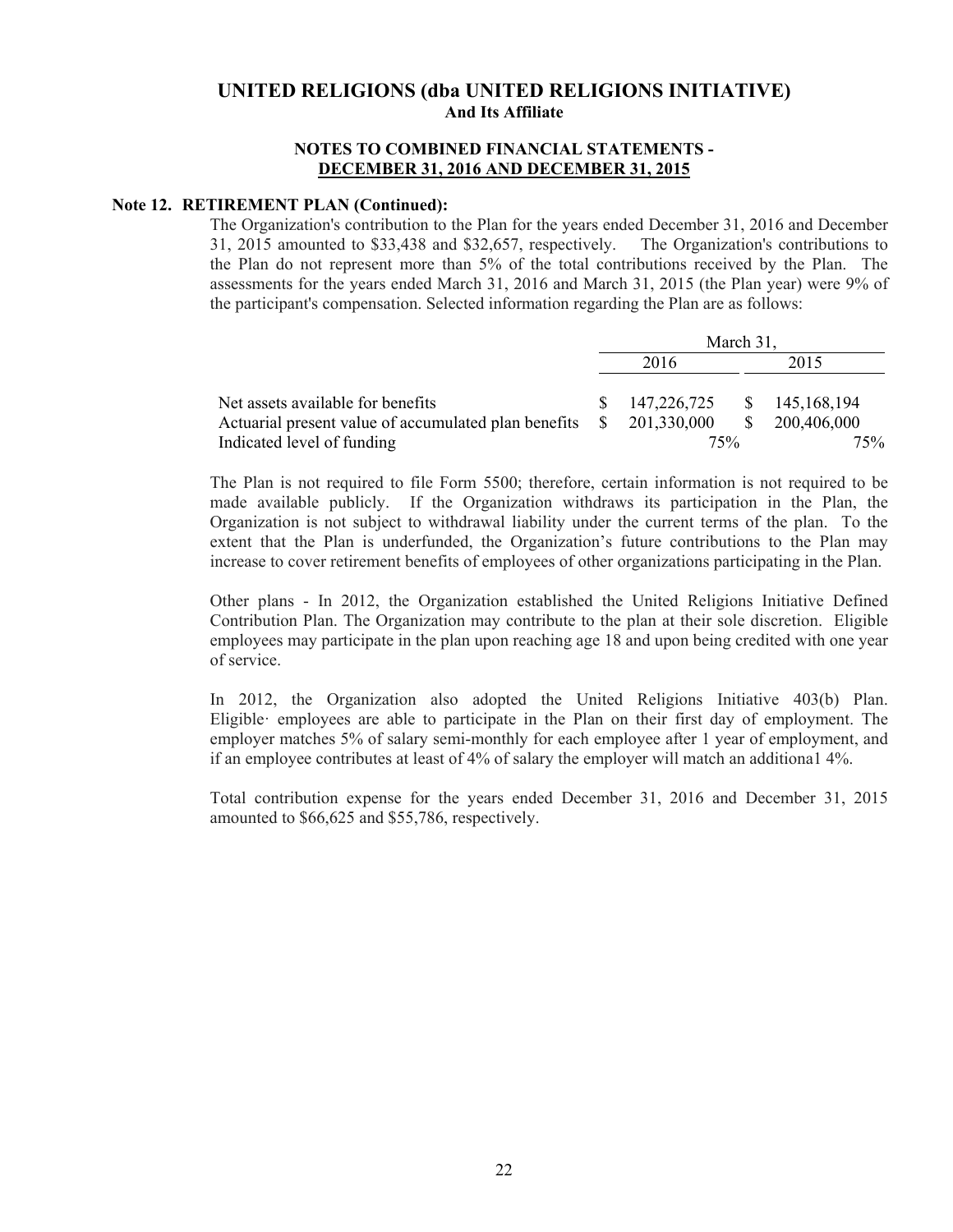### **NOTES TO COMBINED FINANCIAL STATEMENTS - DECEMBER 31, 2016 AND DECEMBER 31, 2015**

#### **Note 13. COMMITMENTS AND CONTINGENCIES:**

Commitments:

The Organization leases office space in San Francisco under a lease which expires in April 2022. Monthly payments under the lease start at \$14,187 and increase 3.0% at the end of each lease year. The Organization has the ability to exercise a one-time early termination option in April 2020. Total rent expense (including building operating expenses) for the years ended December 31, 2016 and December 31, 2015 amounted to \$177,072 and \$170,122, respectively.

The Organization leases a copier under an operating lease expiring on March 31, 2020. Monthly payments under the lease are \$668 per month.

Minimum annual payments required under the leases are as follows:

| Year Ending December 31, |               |
|--------------------------|---------------|
| 2017                     | \$<br>186,878 |
| 2018                     | 192,244       |
| 2019                     | 197,771       |
| 2020                     | 198,120       |
| 2021                     | 201,311       |
| Thereafter               | 67,761        |
|                          |               |

### **Note 14. SUBSEQUENT EVENTS:**

Management has evaluated events and transactions for potential recognition or disclosure through July 31, 2017, the date the combined financial statements were available to be issued. In March 2017, the Organization was informed that it was the beneficiary of a \$10 million bequest. The funds were received by the Foundation in July, 2017 and are for general purposes of the Organization. The Organization is developing a plan for investment and spending of the funds.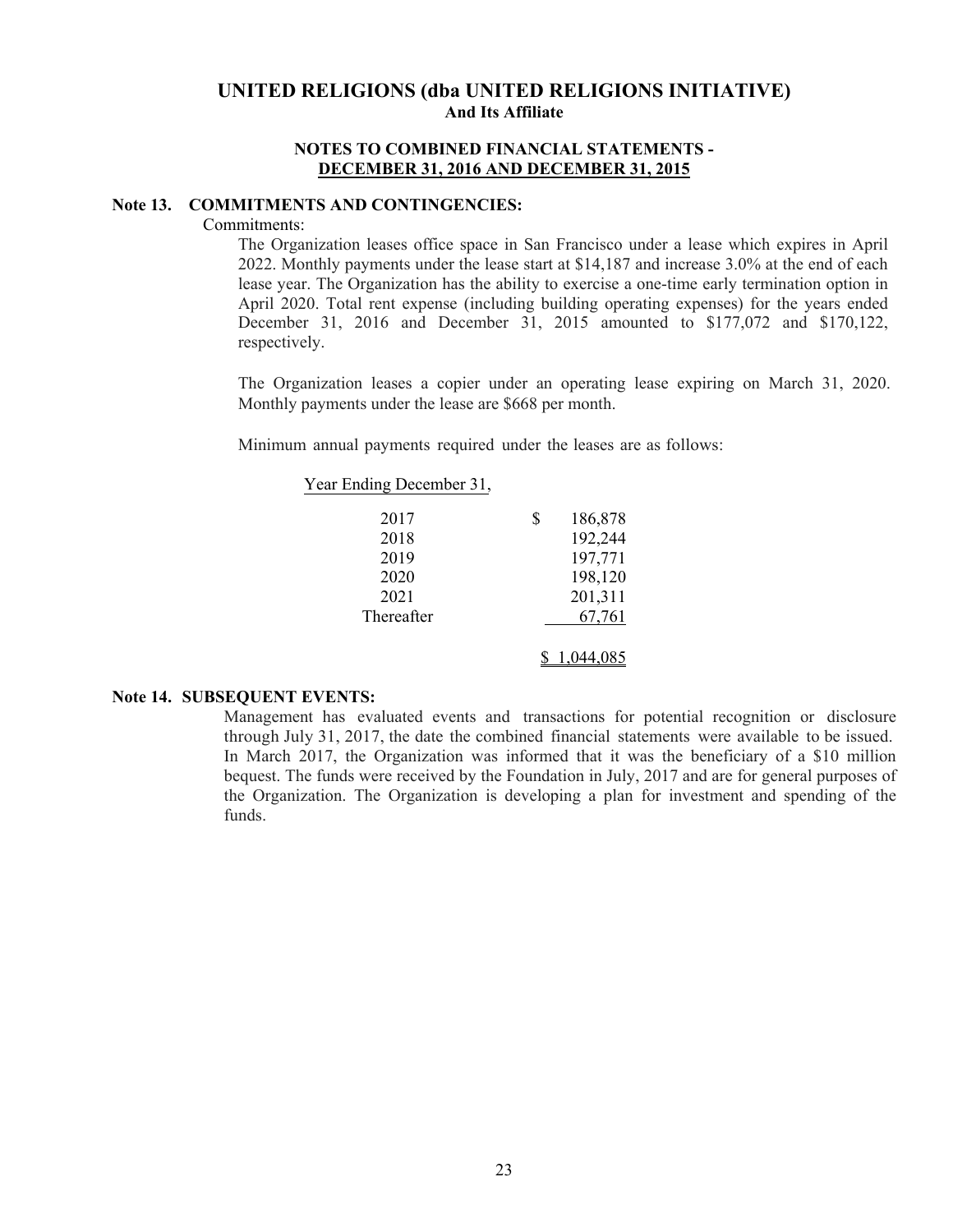# **SUPPLEMENTARY INFORMATION**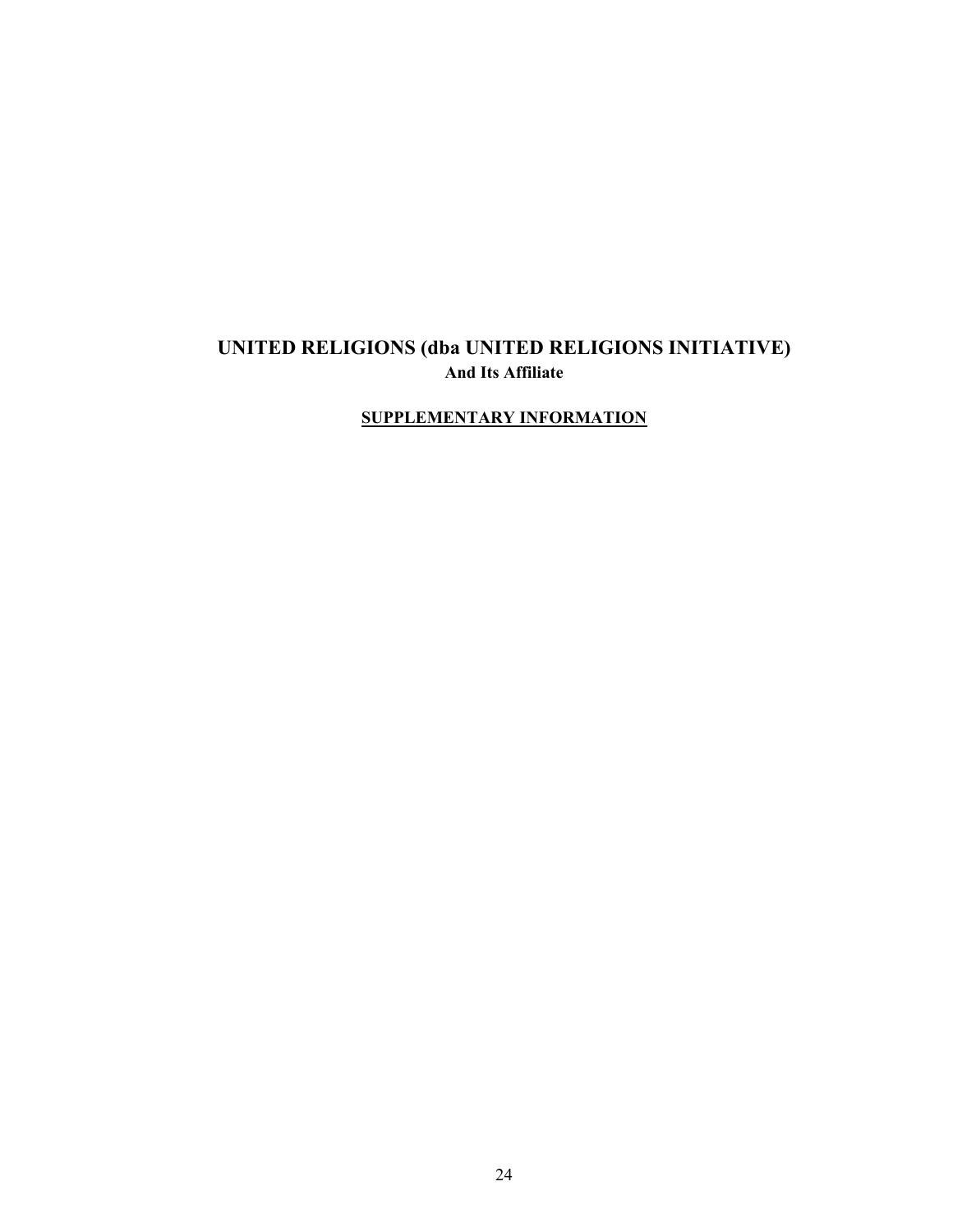# **COMBINING STATEMENT OF FINANCIAL POSITION - DECEMBER 31, 2016**

|                                               |    | United<br>Religions | United<br>Religions<br>Initiative |                  |                |             |
|-----------------------------------------------|----|---------------------|-----------------------------------|------------------|----------------|-------------|
| <b>ASSETS</b>                                 |    | Initiative          | Foundation                        | Eliminations     |                | Total       |
| <b>ASSETS:</b>                                |    |                     |                                   |                  |                |             |
| Cash and cash equivalents                     | \$ | 643,004             | \$                                | \$               | \$             | 643,004     |
| Investments                                   |    | 2,227,436           |                                   |                  |                | 2,227,436   |
| Current portion of pledges receivable         |    | 1,650,243           |                                   |                  |                | 1,650,243   |
| Other receivables                             |    | 3,437               |                                   |                  |                | 3,437       |
| Prepaid expenses and other assets             |    | 45,684              |                                   |                  |                | 45,684      |
| TOTAL CURRENT ASSETS                          |    | 4,569,804           |                                   |                  |                | 4,569,804   |
| LONG-TERM ASSETS:                             |    |                     |                                   |                  |                |             |
| Due to/from Foundation                        |    | 350,000             | (350,000)                         |                  |                |             |
| Investments restricted for long-term purposes |    |                     | 1,123,143                         |                  |                | 1,123,143   |
| Pledges receivable                            |    | 198,389             |                                   |                  |                | 198,389     |
| Equipment and improvements - net              |    | 30,573              |                                   |                  |                | 30,573      |
| Intangible assets - net                       |    | 157,721             |                                   |                  |                | 157,721     |
| Interest in net assets of the Foundation      |    | 773,143             |                                   | (773, 143)       |                |             |
| Deposits                                      |    | 17,094              |                                   |                  |                | 17,094      |
| <b>TOTAL ASSETS</b>                           | S. | 6,096,724           | \$<br>773,143                     | \$<br>(773, 143) | $\mathbb{S}^-$ | 6,096,724   |
| LIABILITIES AND NET ASSETS                    |    |                     |                                   |                  |                |             |
| <b>CURRENT LIABILITIES:</b>                   |    |                     |                                   |                  |                |             |
| Accounts payable and accrued expenses         | \$ | 41,229              | \$                                | \$               | \$             | 41,229      |
| Accrued vacation                              |    | 56,168              |                                   |                  |                | 56,168      |
| Pledges payable                               |    |                     |                                   |                  |                |             |
| Deferred revenue                              |    | 12,095              |                                   |                  |                | 12,095      |
| TOTAL CURRENT LIABILITIES                     |    | 109,492             |                                   |                  |                | 109,492     |
| <b>NET ASSETS:</b>                            |    |                     |                                   |                  |                |             |
| Unrestricted                                  |    | 1,630,835           | (27, 358)                         | (222, 642)       |                | 1,380,835   |
| Temporarily restricted                        |    | 4,356,397           | 550,501                           | (550, 501)       |                | 4,356,397   |
| Permanently restricted                        |    |                     | 250,000                           |                  |                | 250,000     |
| TOTAL NET ASSETS                              |    | 5,987,232           | 773,143                           | (773, 143)       |                | 5,987,232   |
| TOTAL LIABILITIES AND NET ASSETS              | \$ | 6,096,724           | \$<br>773,143                     | \$<br>(773, 143) |                | \$6,096,724 |